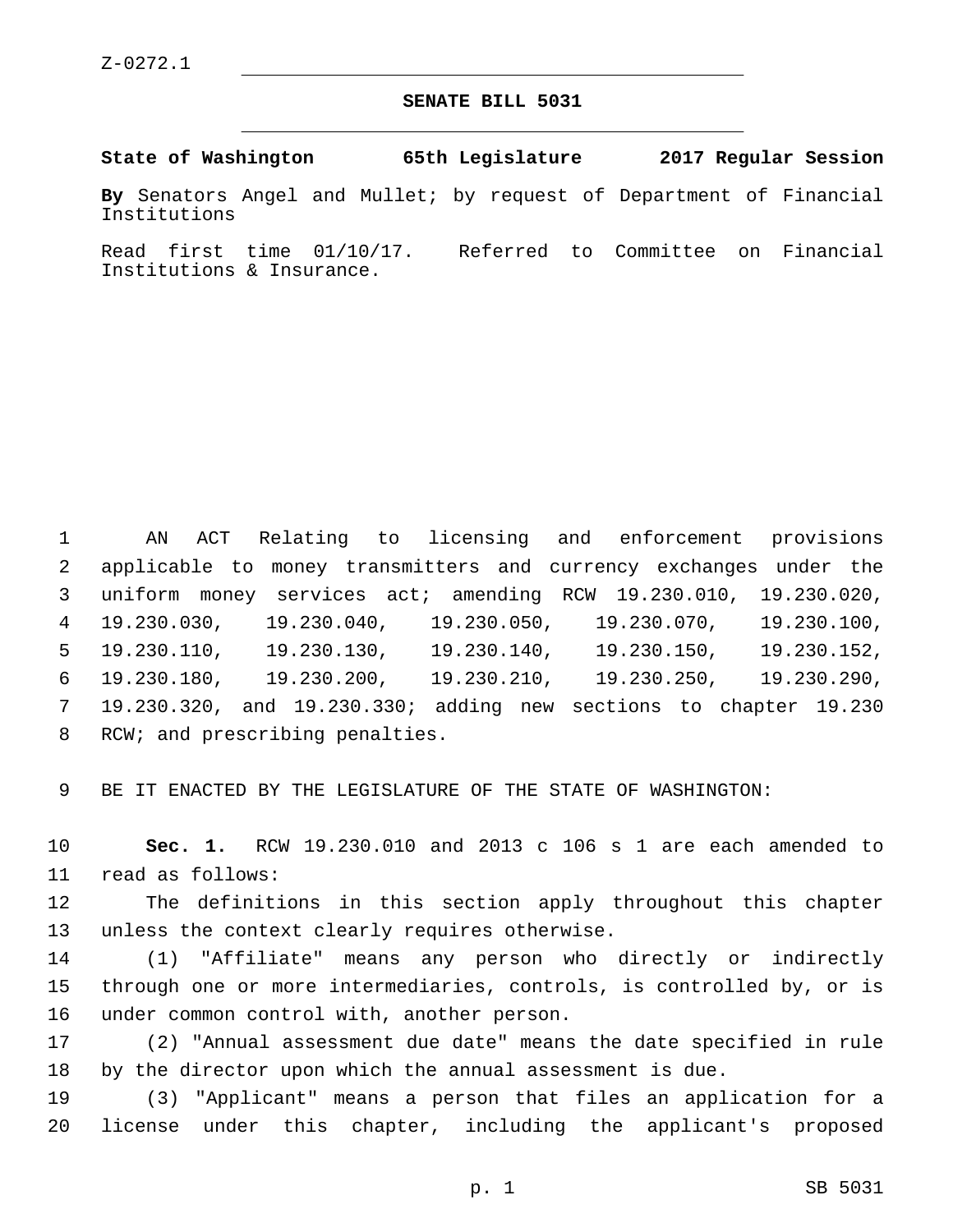responsible individual and executive officers, and persons in control 2 of the applicant.

 (4) "Authorized delegate" means a person a licensee designates to provide money services on behalf of the licensee. A person that is exempt from licensing under this chapter cannot have an authorized 6 delegate.

 (5) "Board director" means a natural person who is a member of the applicant's or licensee's board of directors if the applicant is a corporation or limited liability company, or a partner if the 10 applicant or licensee is a partnership.

11 (6) "Closed loop ((stored value)) prepaid access" means ((stored 12 value, when that value or credit is primarily intended to)) prepaid 13 access that can only be redeemed for a limited universe of goods, intangibles, services, or other items provided by the issuer of the 15 ((stored value)) prepaid access, its affiliates, or others involved in transactions functionally related to the issuer or its affiliates. 17 (7) "Control" means:

 (a) Ownership of, or the power to vote, directly or indirectly, at least twenty-five percent of a class of voting securities or voting interests of a licensee or applicant, or person in control of 21 a licensee or applicant;

 (b) Power to elect a majority of executive officers, managers, directors, trustees, or other persons exercising managerial authority of a licensee or applicant, or person in control of a licensee or applicant; or

 (c) Power to exercise directly or indirectly, a controlling influence over the management or policies of a licensee or applicant, 28 or person in control of a licensee or applicant.

 (8) "Currency exchange" means exchanging the money of one government for money of another government, or holding oneself out as able to exchange the money of one government for money of another government. The following persons are not considered currency 33 exchangers:

 (a) Affiliated businesses that engage in currency exchange for a 35 business purpose other than currency exchange;

 (b) A person who provides currency exchange services for a person acting primarily for a business, commercial, agricultural, or investment purpose when the currency exchange is incidental to the 39 transaction;

p. 2 SB 5031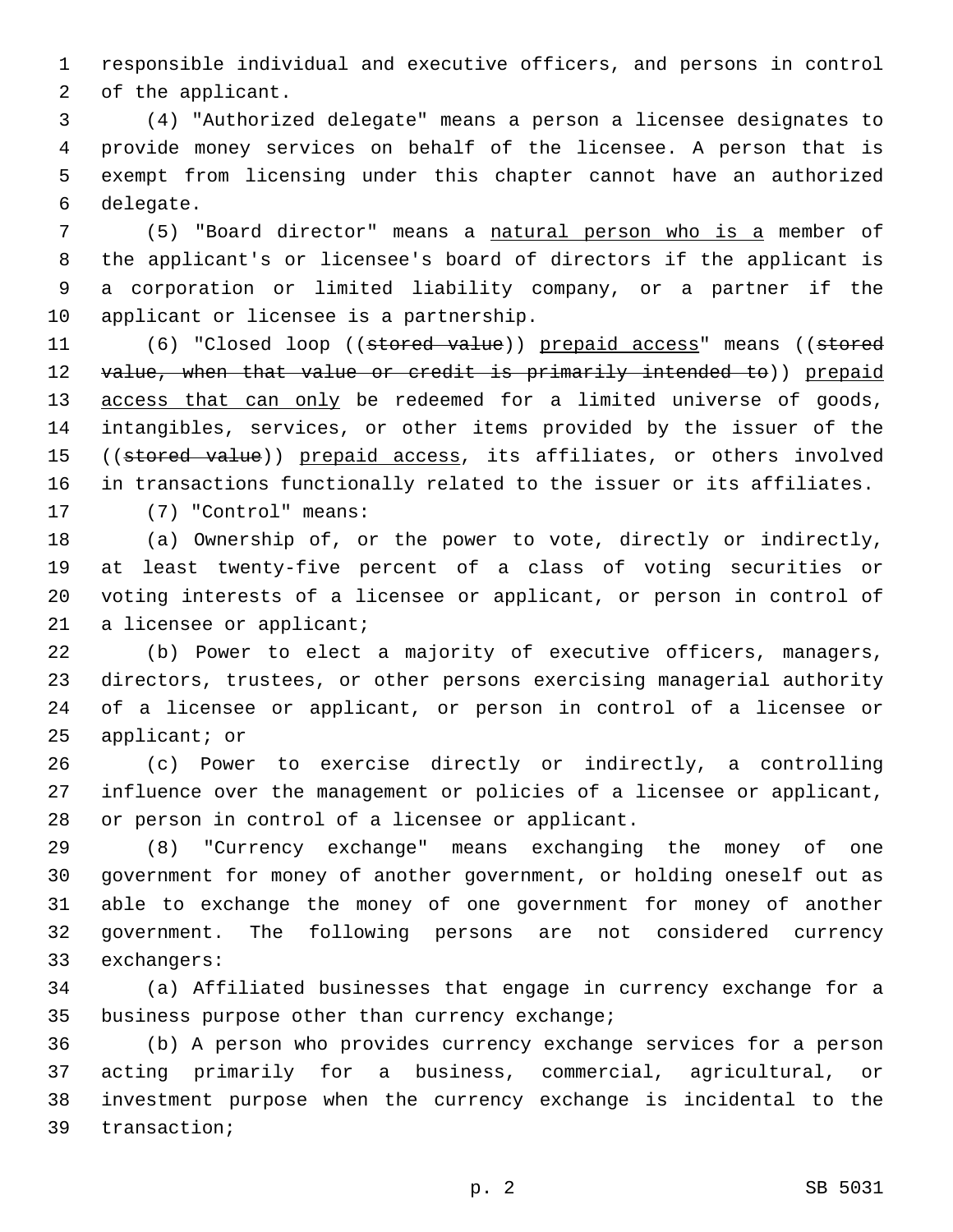(c) A person who deals in coins or a person who deals in money whose value is primarily determined because it is rare, old, or 3 collectible; and

 (d) A person who in the regular course of business chooses to accept from a customer the currency of a country other than the United States in order to complete the sale of a good or service other than currency exchange, that may include cash back to the customer, and does not otherwise trade in currencies or transmit money for compensation or gain.9

 (9) "Currency exchanger" means a person that is engaged in 11 currency exchange.

(10) "Director" means the director of financial institutions.

 (11) "Executive officer" means a president, chairperson of the executive committee, chief financial officer, responsible individual, or other individual who performs similar functions.

 (12) "Financial institution" means any person doing business under the laws of any state or the United States relating to commercial banks, bank holding companies, savings banks, savings and loan associations, trust companies, or credit unions.

 (13) "Licensee" means a person licensed under this chapter. "Licensee" also means any person, whether located within or outside of this state, who fails to obtain a license required by this chapter.

 (14) "Material litigation" means litigation that according to generally accepted accounting principles is significant to an applicant's or a licensee's financial health and would be required to be disclosed in the applicant's or licensee's annual audited financial statements, report to shareholders, or similar records.

 (15) "Mobile location" means a vehicle or movable facility where 30 money services are provided.

 (16) "Money" means a medium of exchange that is authorized or adopted by the United States or a foreign government or other recognized medium of exchange. "Money" includes a monetary unit of account established by an intergovernmental organization or by 35 agreement between two or more governments.

 (17) "Money services" means money transmission or currency 37 exchange.

 (18) "Money transmission" means receiving money or its equivalent value (equivalent value includes virtual currency) to transmit, 40 deliver, or instruct to be delivered ((the money or its equivalent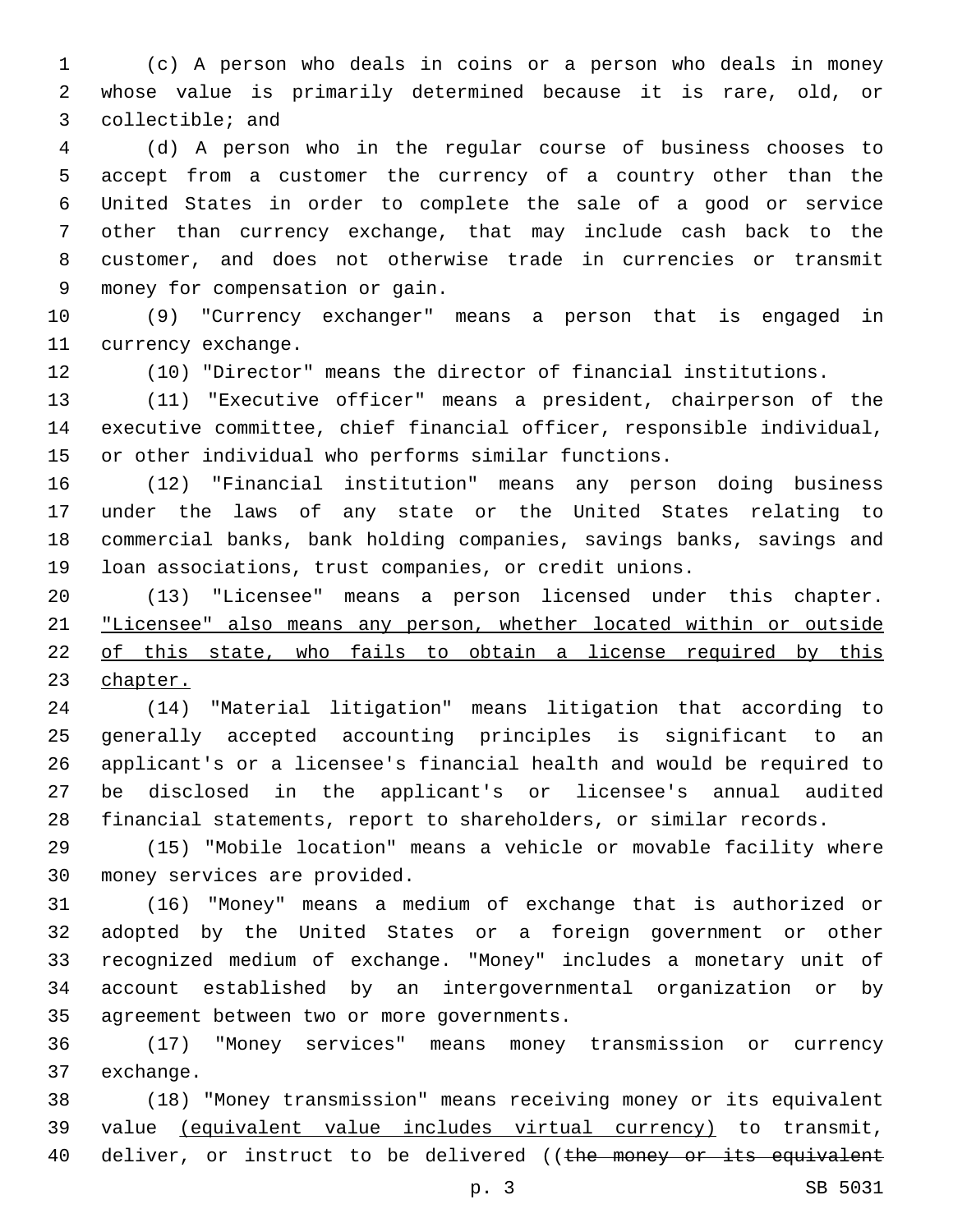1 value)) to another location, inside or outside the United States, by any means including but not limited to by wire, facsimile, or electronic transfer. (("Money transmission" does not include the provision solely of connection services to the internet, telecommunications services, or network access.)) "Money transmission" includes selling, issuing, or acting as an intermediary 7 for open loop ((stored value)) prepaid access and payment 8 instruments, but not closed loop ((stored value)) prepaid access. "Money transmission" does not include: The provision solely of connection services to the internet, telecommunications services, or network access; units of value that are issued in affinity or rewards programs that cannot be redeemed for either money or virtual 13 currencies; and units of value that are used solely within online gaming platforms that have no market or application outside of the gaming platforms.

 (19) "Money transmitter" means a person that is engaged in money 17 transmission.

18 (20) "Open loop ((stored value)) prepaid access" means ((stored 19 value)) prepaid access redeemable at multiple, unaffiliated merchants or service providers, or automated teller machines.

 (21) "Outstanding money transmission" means the value of all money transmissions reported to the licensee for which the money transmitter has received money or its equivalent value from the customer for transmission, but has not yet completed the money transmission by delivering the money or monetary value to the person 26 designated by the customer.

 (22) "Payment instrument" means a check, draft, money order, or traveler's check for the transmission or payment of money or its equivalent value, whether or not negotiable. "Payment instrument" does not include a credit card voucher, letter of credit, or instrument that is redeemable by the issuer in goods or services.

 (23) "Person" means an individual, corporation, business trust, estate, trust, partnership, limited liability company, association, joint venture; government, governmental subdivision, agency, or instrumentality; public corporation; or any other legal or commercial 36 entity.

 (24) "Prepaid access" means access to money that has been paid in advance and can be retrieved or transferred through an electronic device or vehicle, such as a card, code, electronic serial number, mobile identification number, or personal identification number.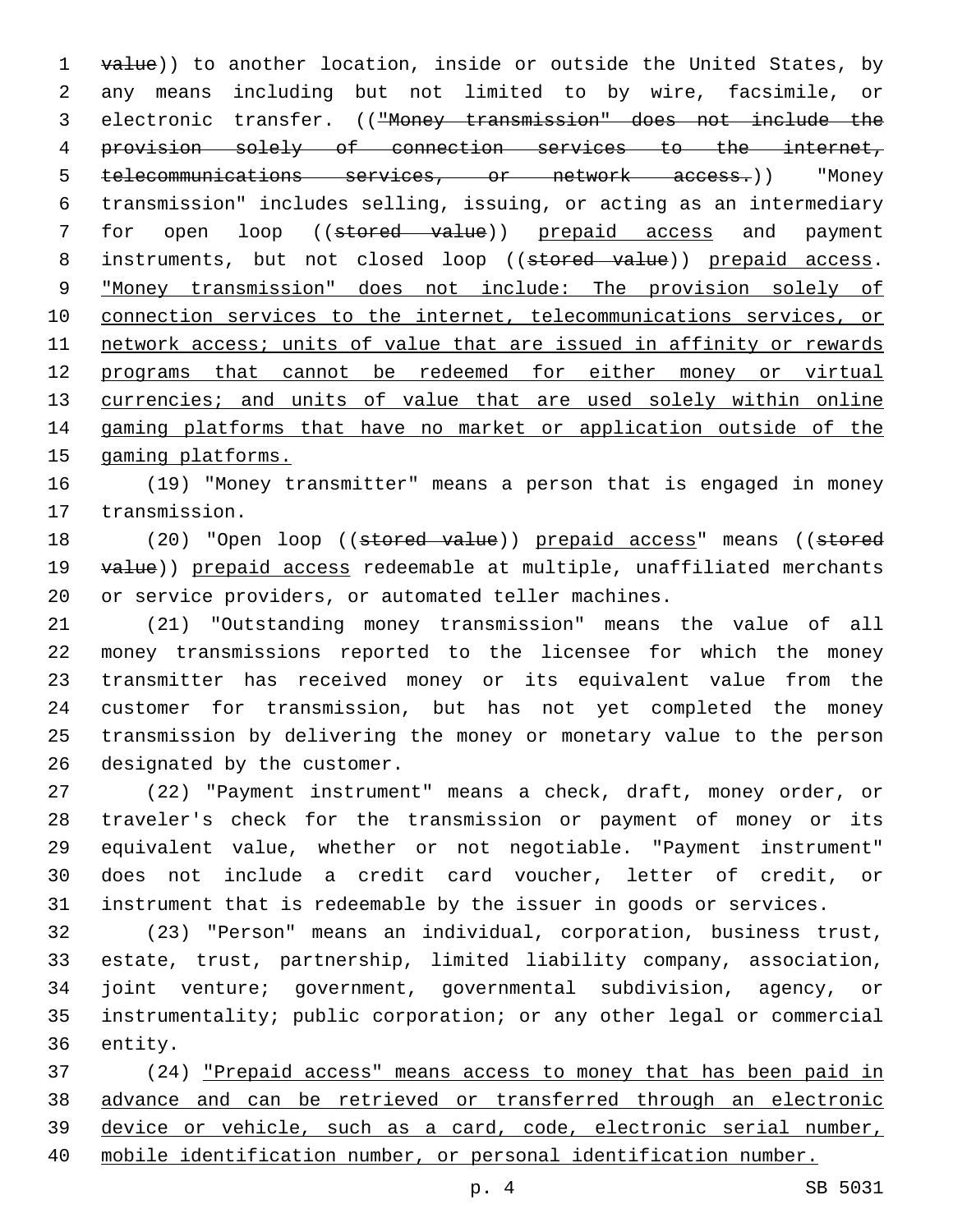(25) "Record" means information that is inscribed on a tangible medium, or that is stored in an electronic or other medium, and is 3 retrievable in perceivable form.

 ( $(\overline{25})$ ) (26) "Responsible individual" means an individual who is employed by a licensee and has principal managerial authority over the provision of money services by the licensee in this state.

 $((+26))$  (27) "State" means a state of the United States, the District of Columbia, Puerto Rico, the United States Virgin Islands, or any territory or insular possession subject to the jurisdiction of 10 the United States.

11 (((427) "Stored value" means a card or other device that 12 electronically stores or provides access to funds and is available 13 for making payments to others.))

 (28) "Tangible net worth" means the physical worth of a licensee, calculated by taking a licensee's assets and subtracting its liabilities and its intangible assets, such as copyrights, patents, 17 intellectual property, and goodwill.

 (29) "Unsafe or unsound practice" means a practice or conduct by 19 a ((person licensed to provide money services,)) licensee or an 20 authorized delegate (( $\theta f$  such a person,)) which creates the likelihood of material loss, insolvency, or dissipation of the licensee's assets, or otherwise materially prejudices the financial condition of the licensee or the interests of its customers.

 (30) "Virtual currency" means a digital representation of value used as a medium of exchange, a unit of account, or a store of value, but does not have legal tender status as recognized by the United States government. "Virtual currency" does not include the software or protocols governing the transfer of the digital representation of value or other uses of virtual distributed ledger systems to verify ownership or authenticity in a digital capacity when the virtual 31 currency is not used as a medium of exchange.

 **Sec. 2.** RCW 19.230.020 and 2013 c 106 s 2 are each amended to 33 read as follows:

34 This chapter does not apply to:

 (1) The United States or a department, agency, or instrumentality 36 thereof;

37 (2) ((Money transmission by)) The United States postal service or ((by)) a contractor on behalf of the United States postal service;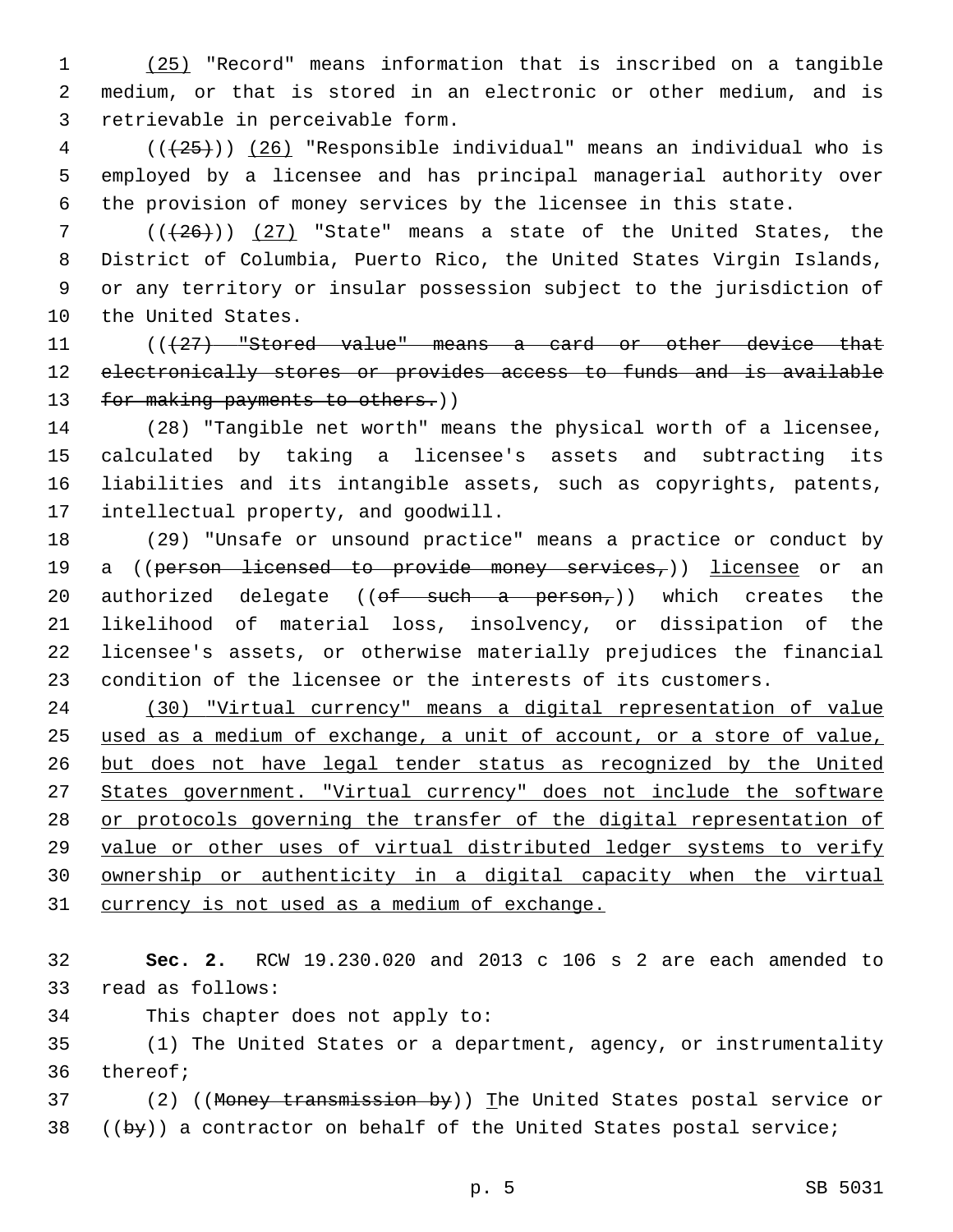(3) A state, county, city, or a department, agency, or 2 instrumentality thereof;

 (4) A financial institution or its subsidiaries, affiliates, and service corporations, or any office of an international banking corporation, branch of a foreign bank, or corporation organized pursuant to the Bank Service Corporation Act (12 U.S.C. Sec. 1861-1867) or a corporation organized under the Edge Act (12 U.S.C. Sec.  $611-633$ ;

 (5) Electronic funds transfer of governmental benefits for a federal, state, county, or governmental agency by a contractor on behalf of the United States or a department, agency, or instrumentality thereof, or a state or governmental subdivision, 13 agency, or instrumentality thereof;

 (6) A board of trade designated as a contract market under the federal Commodity Exchange Act (7 U.S.C. Sec. 1-25) or a person that, in the ordinary course of business, provides clearance and settlement services for a board of trade to the extent of its operation as, or 18 for, a board of trade;

 (7) A registered futures commission merchant under the federal 20 commodities laws to the extent of its operation as such a merchant;

 (8) A person that provides clearance or settlement services under a registration as a clearing agency, or an exemption from that registration granted under the federal securities laws, to the extent 24 of its operation as such a provider;

25 (9) ((An operator of)) A person:

26 (a) Operating a payment system ((only to the extent that it)) 27 that provides processing, clearing, or settlement services, between or among persons who are all excluded by this section, in connection with wire transfers, credit card transactions, debit card 30 transactions, ((stored-value)) prepaid access transactions, automated clearinghouse transfers, or similar funds transfers;

 (b) Who is a contracted service provider of an entity in subsection (4) of this section that provides processing, clearing, or settlement services in connection with wire transfers, credit card transactions, debit card transactions, prepaid access transactions, automated clearinghouse transfers, or similar funds transfers; or

 (c) That facilitates payment for goods or services (not including money transmission itself) or bill payment through a clearance and settlement process using bank secrecy act regulated institutions pursuant to a written contract with the payee and either payment to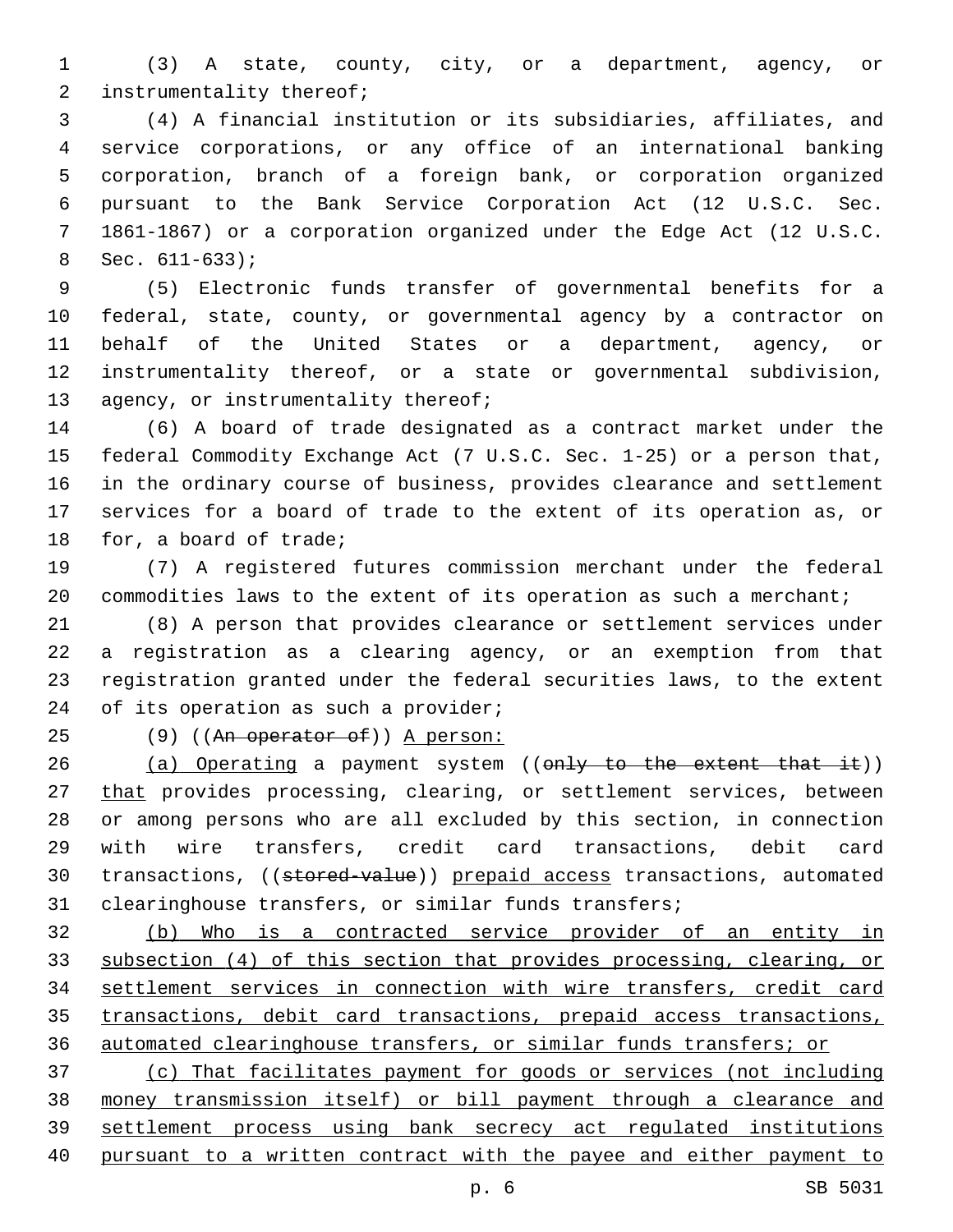1 the person facilitating the payment processing satisfies the payor's

2 obligation to the payee or that obligation is otherwise extinguished;

 (10) A person registered as a securities broker-dealer or investment advisor under federal or state securities laws to the extent of its operation as such a broker-dealer or investment advisor;6

 (11) An insurance company, title insurance company, or escrow agent to the extent that such an entity is lawfully authorized to conduct business in this state as an insurance company, title insurance company, or escrow agent and to the extent that they engage in money transmission or currency exchange as an ancillary service 12 when conducting insurance, title insurance, or escrow activity;

 (12) The issuance, sale, use, redemption, or exchange of closed 14 loop ((stored value)) prepaid access or of payment instruments by a 15 person licensed under chapter 31.45 RCW;

 (13) An attorney, to the extent that the attorney is lawfully authorized to practice law in this state and to the extent that the attorney engages in money transmission or currency exchange as an 19 ancillary service to the practice of law;  $((\theta \cdot \hat{r}))$ 

20 (14) A ((stored value)) seller or issuer of prepaid access when the funds are covered by federal deposit insurance immediately upon sale or issue;

 (15) A person that transmits wages, salaries, or employee benefits on behalf of employers when the money transmission or currency exchange is an ancillary service in a suite of services that may include, but is not limited to, the following: Facilitate the payment of payroll taxes to state and federal agencies, make payments relating to employee benefit plans, make distribution of other authorized deductions from an employees' wages or salaries, or transmit other funds on behalf of an employer in connection with transactions related to employees; or

 (16) The lawful business of bookkeeping or accounting to the extent the money transmission or currency exchange is an ancillary 34 service.

 The director may, at his or her discretion, waive applicability of the licensing provisions of this chapter when the director determines it necessary to facilitate commerce and protect consumers. The burden of proving the applicability of an exclusion or exception from licensing is upon the person claiming the exclusion or exception. The director may adopt rules to implement this section.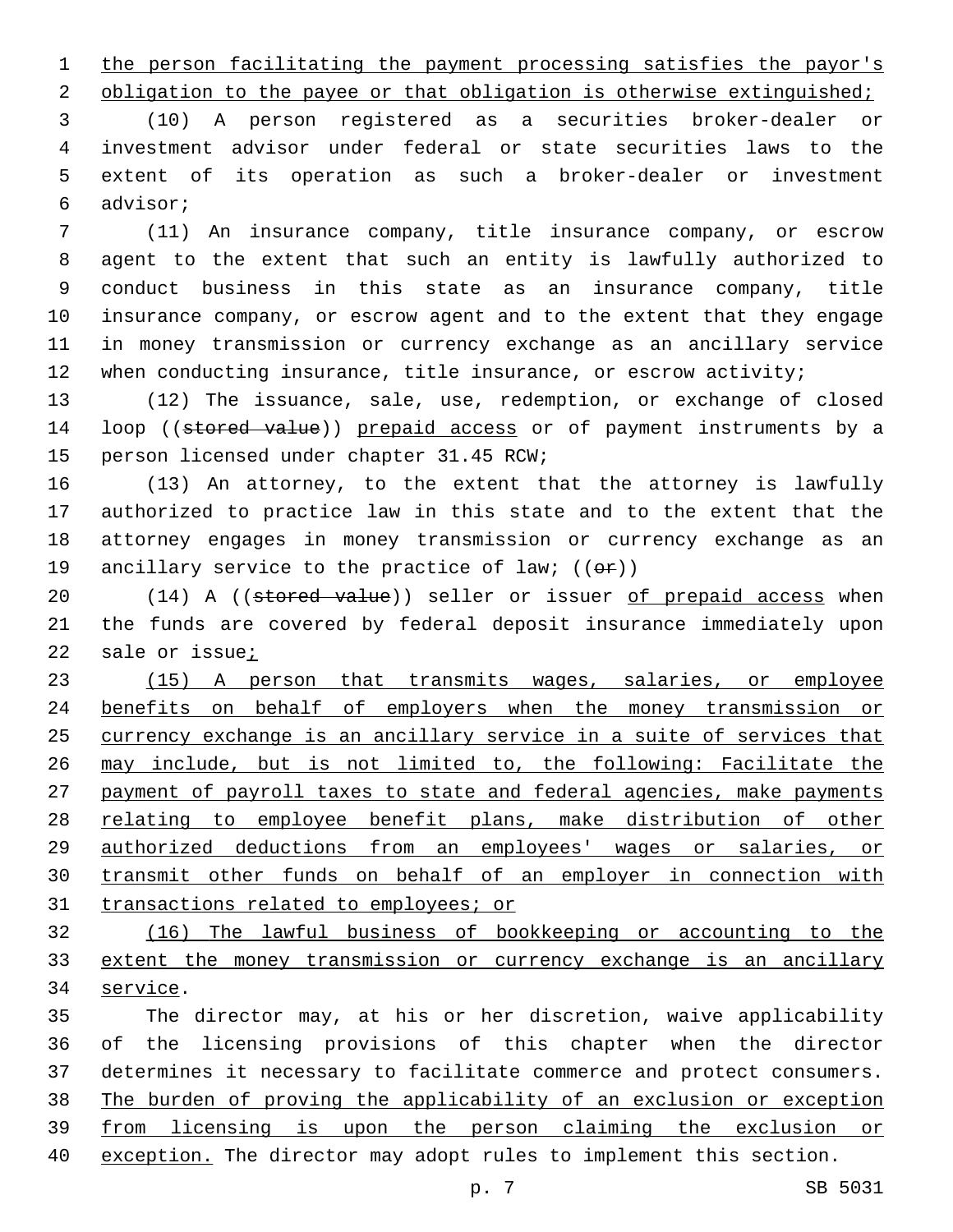**Sec. 3.** RCW 19.230.030 and 2003 c 287 s 5 are each amended to 2 read as follows:

 (1) A person may not engage in the business of money transmission, or advertise, solicit, or hold itself out as providing 5 money transmission, unless the person is:

6 (a) Licensed as a money transmitter under this chapter;  $((\theta \cdot \hat{r}))$ 

 (b) An authorized delegate of a person licensed as a money 8 transmitter under this chapter; or

9 (c) Excluded under RCW 19.230.020.

 (2) A money transmitter license is not transferable or 11 assignable.

 **Sec. 4.** RCW 19.230.040 and 2013 c 106 s 3 are each amended to 13 read as follows:

 (1) A person applying for a money transmitter license under this chapter shall do so in a form and in a medium prescribed in rule by the director. The application must state or contain:

 (a) The legal name, business addresses, and residential address, if applicable, of the applicant and any fictitious or trade name used 19 by the applicant in conducting its business;

 (b) The legal name, residential and business addresses, date of birth, social security number, employment history for the five-year period preceding the submission of the application of the applicant's proposed responsible individual, and documentation that the proposed responsible individual is a citizen of the United States or has obtained legal immigration status to work in the United States. In addition, the applicant shall provide the fingerprints of the 27 proposed responsible individual upon the request of the director;

 (c) For the ten-year period preceding submission of the application, a list of any criminal convictions of the proposed responsible individual of the applicant, any material litigation in which the applicant has been involved, and any litigation involving the proposed responsible individual relating to the provision of 33 money services;

 (d) A description of any money services previously provided by the applicant and the money services that the applicant seeks to 36 provide to persons in Washington state;

 (e) A list of the applicant's proposed authorized delegates and the locations where the applicant and its authorized delegates will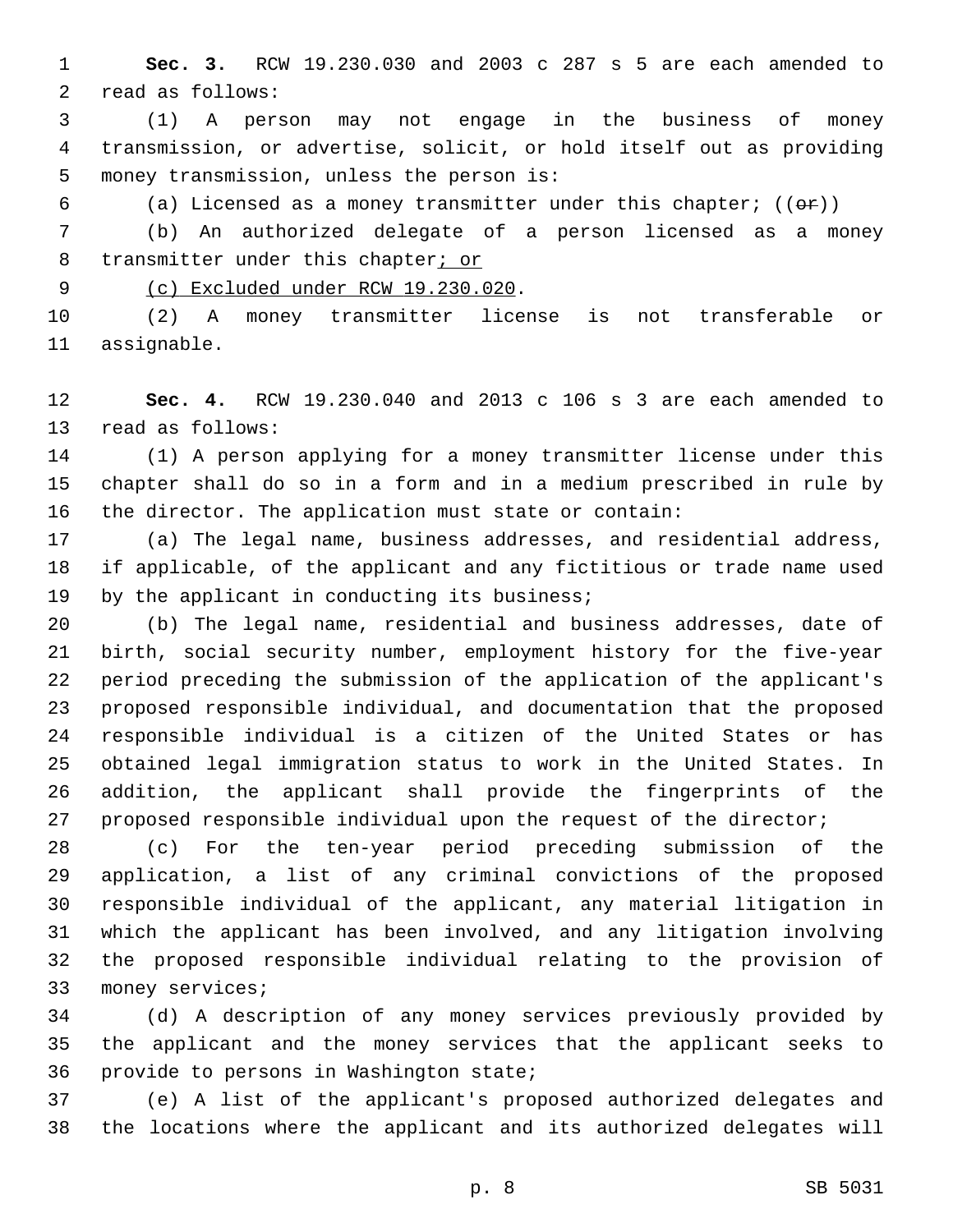engage in the provision of money services to persons in Washington 2 state on behalf of the licensee;

 (f) A list of other states in which the applicant is licensed to engage in money transmission, or provide other money services, and any license revocations, suspensions, restrictions, or other disciplinary action taken against the applicant in another state;

 (g) A list of any license revocations, suspensions, restrictions, or other disciplinary action taken against any money services business involving the proposed responsible individual;

 (h) Information concerning any bankruptcy or receivership proceedings involving or affecting the applicant or the proposed 12 responsible individual;

 (i) A sample form of contract for authorized delegates, if 14 applicable;

 (j) A description of the source of money and credit to be used by 16 the applicant to provide money services; and

 (k) Any other information regarding the background, experience, character, financial responsibility, and general fitness of the applicant, the applicant's responsible individual, or authorized 20 delegates that the director may require in rule.

 (2) If an applicant is a corporation, limited liability company, partnership, or other entity, the applicant shall also provide:

 (a) The date of the applicant's incorporation or formation and 24 state or country of incorporation or formation;

 (b) If applicable, a certificate of good standing from the state 26 or country in which the applicant is incorporated or formed;

 (c) A brief description of the structure or organization of the applicant, including any parent or subsidiary of the applicant, and 29 whether any parent or subsidiary is publicly traded;

 (d) The legal name, any fictitious or trade name, all business and residential addresses, date of birth, social security number, and employment history in the ten-year period preceding the submission of the application for each executive officer, board director, or person 34 that has control of the applicant;

 (e) If the applicant or its corporate parent is not a publicly traded entity, the director may request the fingerprints of each executive officer, board director, or person that has control of the 38 applicant;

 (f) A list of any criminal convictions, material litigation, and any litigation related to the provision of money services, in the

p. 9 SB 5031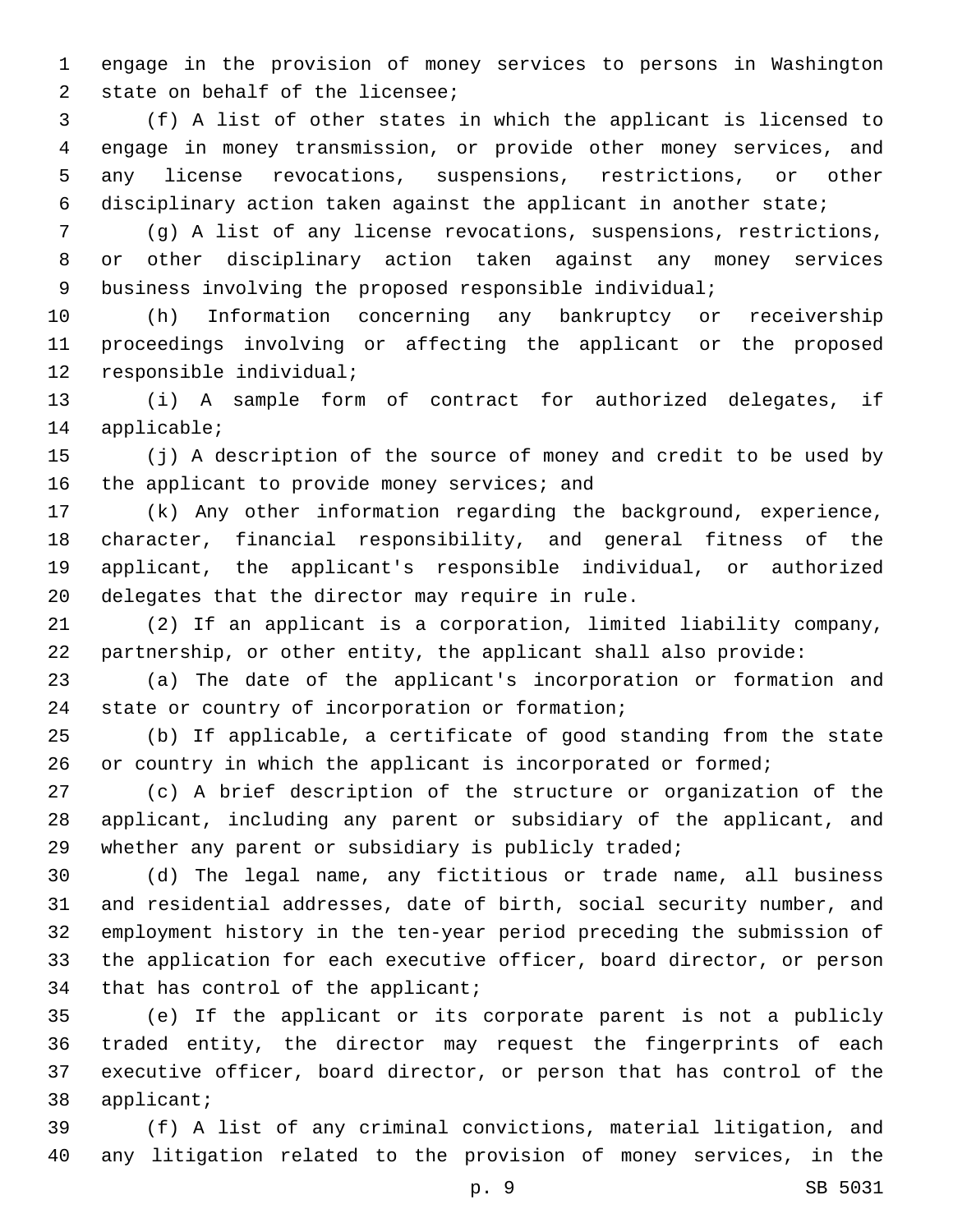ten-year period preceding the submission of the application in which any executive officer, board director, or person in control of the 3 applicant has been involved;

 (g) A copy of the applicant's audited financial statements for the most recent fiscal year or, if the applicant is a wholly owned subsidiary of another corporation, the most recent audited consolidated annual financial statement of the parent corporation or the applicant's most recent audited consolidated annual financial statement, and in each case, if available, for the two-year period 10 preceding the submission of the application;

 (h) A copy of the applicant's unconsolidated financial statements for the current fiscal year, whether audited or not, and, if available, for the two-year period preceding the submission of the 14 application;

 (i) If the applicant is publicly traded, a copy of the most recent report filed with the United States securities and exchange commission under section 13 of the federal Securities Exchange Act of 18 1934 (15 U.S.C. Sec. 78m);

(j) If the applicant is a wholly owned subsidiary of:

 (i) A corporation publicly traded in the United States, a copy of audited financial statements for the parent corporation for the most recent fiscal year or a copy of the parent corporation's most recent report filed under section 13 of the federal Securities Exchange Act of 1934 (15 U.S.C. Sec. 78m); or24

 (ii) A corporation publicly traded outside the United States, a copy of similar documentation filed with the regulator of the parent 27 corporation's domicile outside the United States;

 (k) If the applicant has a registered agent in this state, the name and address of the applicant's registered agent in this state; 30 and

 (l) Any other information that the director may require in rule regarding the applicant, each executive officer, or each board director to determine the applicant's background, experience, character, financial responsibility, and general fitness.

 (3) A nonrefundable application fee and an initial license fee, as determined in rule by the director, must accompany an application for a license under this chapter. The initial license fee must be 38 refunded if the application is denied.

 (4) As part of or in connection with an application for any license under this section, or periodically upon license renewal,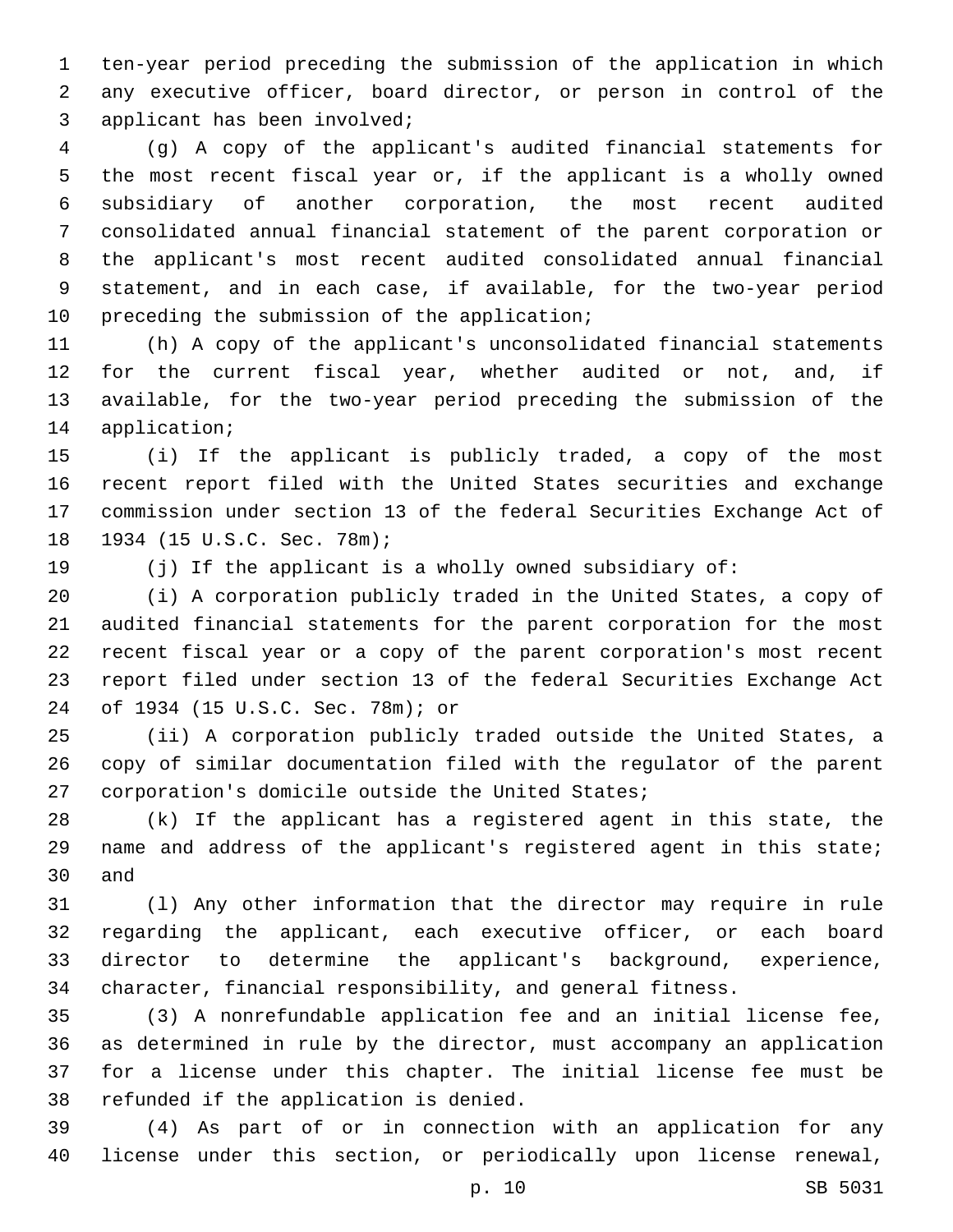each officer, director, responsible individual, and owner applicant shall furnish information concerning his or her identity, including fingerprints for submission to the Washington state patrol or the federal bureau of investigation for a state and national criminal history background check, personal history, experience, business record, purposes, and other pertinent facts, as the director may reasonably require. As part of or in connection with an application for a license under this chapter, or periodically upon license renewal, the director is authorized to receive criminal history record information that includes nonconviction data as defined in RCW 10.97.030. The department may only disseminate nonconviction data obtained under this section to criminal justice agencies. This section does not apply to financial institutions regulated under 14 chapters 31.12 and 31.13 RCW and Titles  $((30<sub>7</sub>))$  32( $(\frac{1}{7})$ ) and 33 RCW. The requirements of this subsection do not apply when the applicant or its corporate parents are publicly traded entities.

 (5) For business models that store virtual currency on behalf of others, the applicant must provide a third-party security audit of all electronic information and data systems acceptable to the director.

 (6) The director or the director's designated representative may deny an application for a proposed license or trade name if the proposed license or trade name is similar to a currently existing licensee name, including trade names.

25 (7) The director may waive one or more requirements of this section or permit an applicant to submit other information in lieu of 27 the required information.

 **Sec. 5.** RCW 19.230.050 and 2010 c 73 s 3 are each amended to read as follows:29

 (1) Each money transmitter licensee shall maintain a surety 31 bond( $(-$  or other similar security acceptable to the director,)) in an amount based on the previous year's money transmission dollar volume; and the previous year's payment instrument dollar volume. The minimum surety bond must be at least ten thousand dollars, and not to exceed five hundred fifty thousand dollars. The director may adopt rules to 36 implement this section.

 (2) The surety bond shall run to the state of Washington as obligee, and shall run to the benefit of the state and any person or persons who suffer loss by reason of a licensee's or licensee's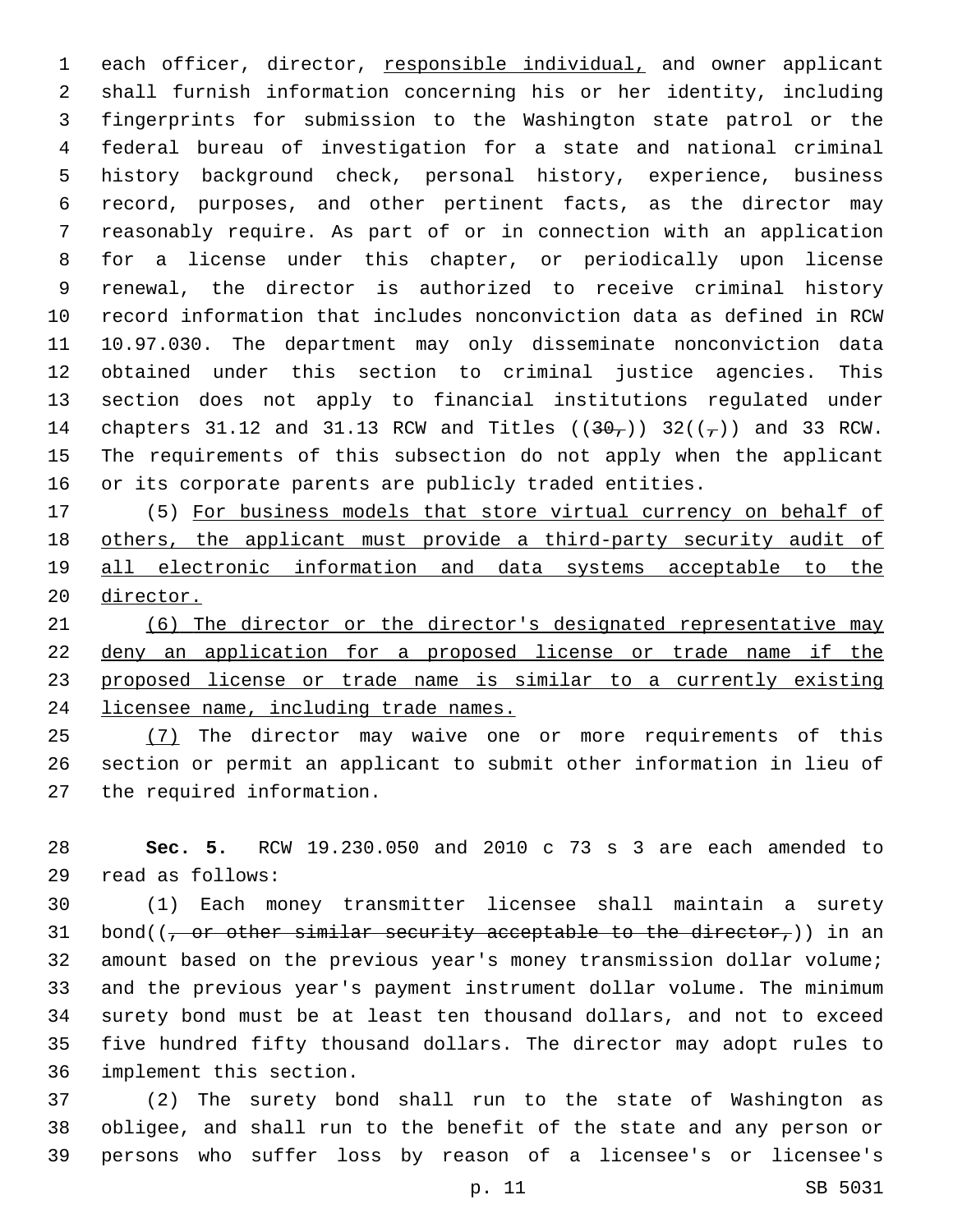authorized delegate's violation of this chapter or the rules adopted under this chapter. A claimant against a money transmitter licensee may maintain an action on the bond, or the director may maintain an 4 action on behalf of the claimant.

 (3) The surety bond shall be continuous and may be canceled by the surety upon the surety giving written notice to the director of its intent to cancel the bond. The cancellation is effective thirty days after the notice of cancellation is received by the director or the director's designee. Whether or not the bond is renewed, continued, replaced, or modified, including increases or decreases in the penal sum, it is considered one continuous obligation, and the surety upon the bond is not liable in an aggregate or cumulative amount exceeding the penal sum set forth on the face of the bond. In no event may the penal sum, or any portion thereof, at two or more points in time, be added together in determining the surety's 16 liability.

17 (4) A surety bond ((or other security)) must cover claims for at least five years after the date of a money transmitter licensee's violation of this chapter, or at least five years after the date the money transmitter licensee ceases to provide money services in this state, whichever is longer. However, the director may permit the 22 amount of the surety bond ((or other security)) to be reduced or eliminated before the expiration of that time to the extent the amount of the licensee's obligations outstanding in this state are 25 reduced.

 (5) In the event that a money transmitter licensee does not 27 maintain a surety bond ((or other form of security satisfactory to 28 the director)) in the amount required under subsection (1) of this section, the director may issue a temporary cease and desist order 30 under RCW 19.230.260.

31 (6) The director may increase the amount of ((security)) the bond 32 required up to a maximum of one million dollars ((if the financial condition of a money transmitter licensee so requires, as evidenced by reduction of net worth, financial losses, potential losses as a result of violations of this chapter or rules adopted under this chapter, or other relevant)) based on the nature and volume of business activities, the financial health of the company, and other 38 criteria specified by the director in rule.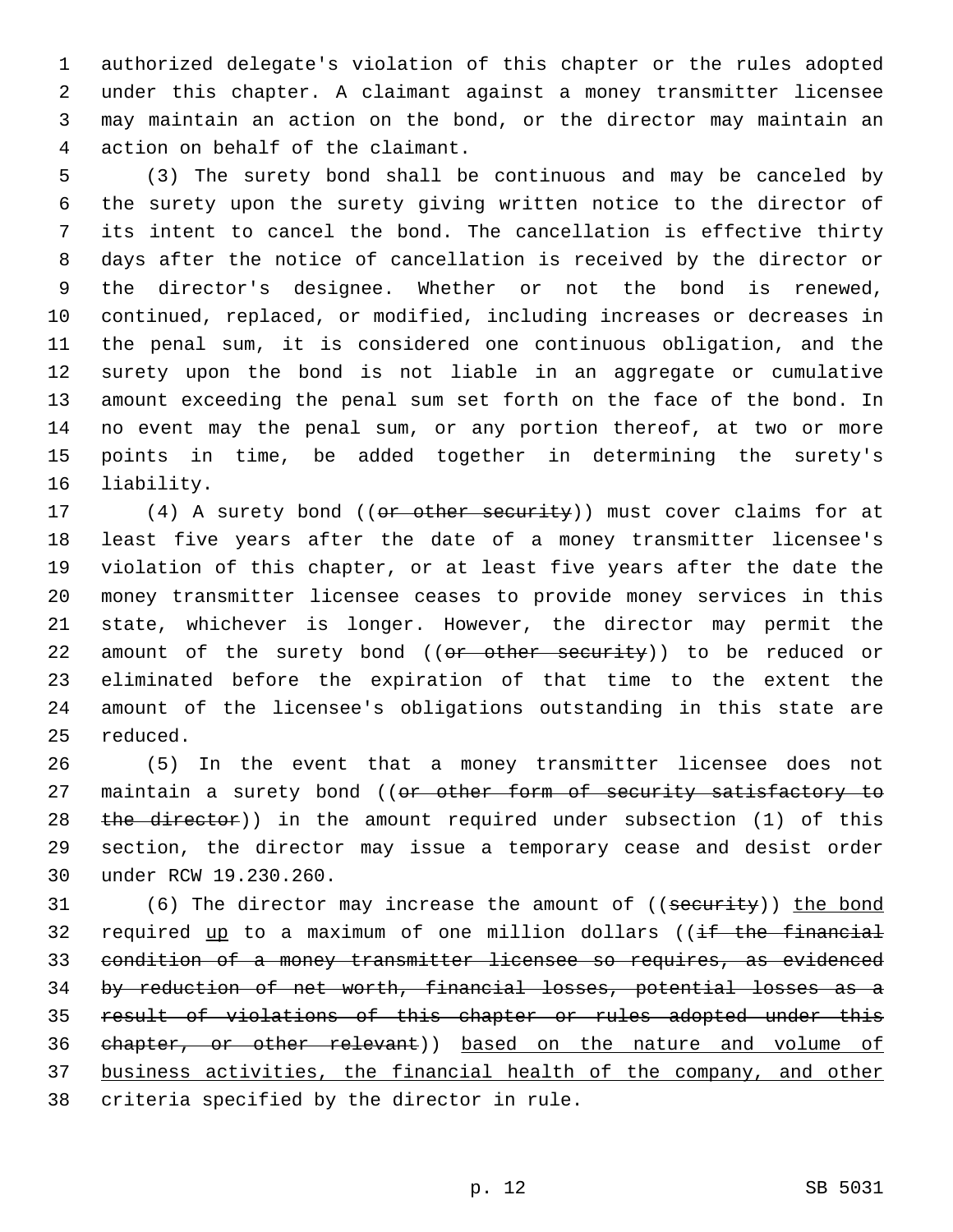**Sec. 6.** RCW 19.230.070 and 2010 c 73 s 5 are each amended to 2 read as follows:

 (1) When an application for a money transmitter license is filed under this chapter, the director or the director's designee shall investigate the applicant's financial condition and responsibility, financial and business experience, competence, character, and general fitness. The director or the director's designee may conduct an on- site investigation of the applicant, the cost of which must be paid by the applicant as specified in RCW 19.230.320 or rules adopted under this chapter. The director shall issue a money transmitter license to an applicant under this chapter if the director or the director's designee finds that all of the following conditions have 13 been fulfilled:

 (a) The applicant has complied with RCW 19.230.040, 19.230.050, 15 and 19.230.060;

 (b) The financial condition and responsibility, financial and business experience, competence, character, and general fitness of 18 the applicant; and the competence, financial and business experience, character, and general fitness of the executive officers, proposed responsible individual, board directors, and persons in control of the applicant; indicate that it is in the interest of the public to permit the applicant to engage in the business of providing money 23 transmission services; and

 (c) Neither the applicant, nor any executive officer, nor person who exercises control over the applicant, nor the proposed responsible individual is listed on the specially designated nationals and blocked persons list prepared by the United States department of the treasury or department of state under Presidential 29 Executive Order No. 13224.

 (2) The director may for good cause extend the application review 31 period or condition the issuance of the license.

 (3) An applicant whose application is denied by the director under this chapter may appeal under chapter 34.05 RCW.

 (4) A money transmitter license issued under this chapter is valid from the date of issuance and remains in effect with no fixed date of expiration unless otherwise suspended or revoked by the director or unless the license expires for nonpayment of the annual 38 assessment and any late fee, if applicable.

 (5) A money transmitter licensee may surrender a license by 40 ((delivering the original license to)) providing the director

p. 13 SB 5031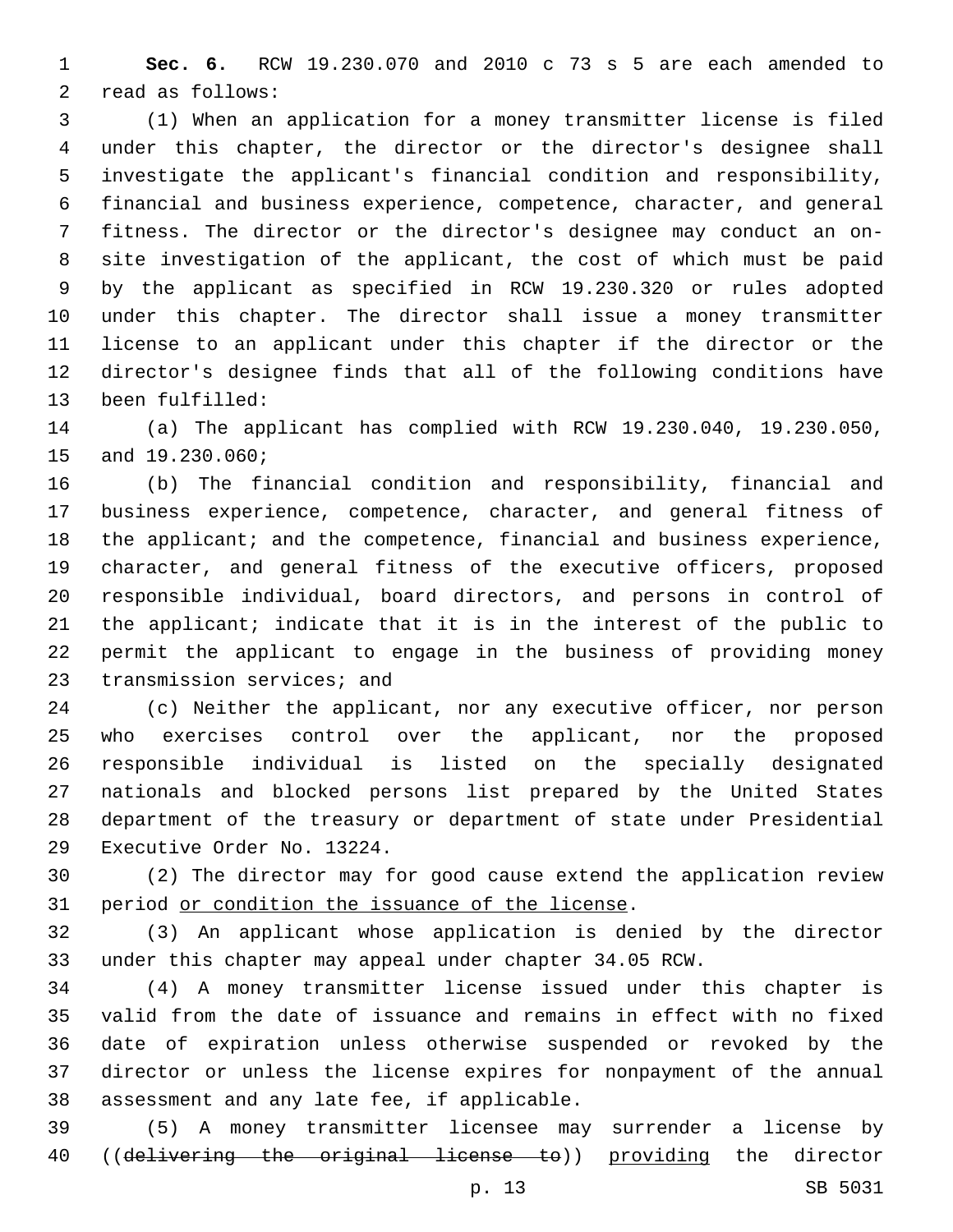((along)) with a written notice of surrender through the nationwide 2 licensing system. The written notice of surrender must include notice of where the records of the licensee will be stored and the name, address, telephone number, and other contact information of a responsible party who is authorized to provide access to the records. The surrender of a license does not reduce or eliminate the licensee's civil or criminal liability arising from acts or omissions occurring prior to the surrender of the license, including any administrative actions undertaken by the director or the director's designee to revoke or suspend a license, to assess fines, to order payment of restitution, or to exercise any other authority authorized 12 under this chapter.

 NEW SECTION. **Sec. 7.** A new section is added to chapter 19.230 14 RCW to read as follows:

 (1) Each online currency exchanger licensee shall maintain a surety bond in an amount based on the previous year's currency exchange dollar volume. The minimum surety bond must be at least ten thousand dollars, and not to exceed fifty thousand dollars. The director may adopt rules to implement this section.

 (2) The surety bond shall run to the state of Washington as obligee, and shall run to the benefit of the state and any person or persons who suffer loss by reason of a licensee's violation of this chapter or the rules adopted under this chapter. A claimant against the bond may maintain an action on the bond, or the director may 25 maintain an action on behalf of the claimant.

 (3) The surety bond must be continuous and may be canceled by the surety upon the surety giving written notice to the director of its intent to cancel the bond. The cancellation is effective thirty days after the notice of cancellation is received by the director or the director's designee. Whether or not the bond is renewed, continued, replaced, or modified, including increases or decreases in the penal sum, it is considered one continuous obligation, and the surety upon the bond is not liable in an aggregate or cumulative amount exceeding the penal sum set forth on the face of the bond. In no event may the penal sum, or any portion thereof, at two or more points in time, be added together in determining the surety's liability.

 (4) A surety bond must cover claims for at least one year after the date of an online currency exchanger licensee's violation of this chapter, or at least one year after the date the online currency

p. 14 SB 5031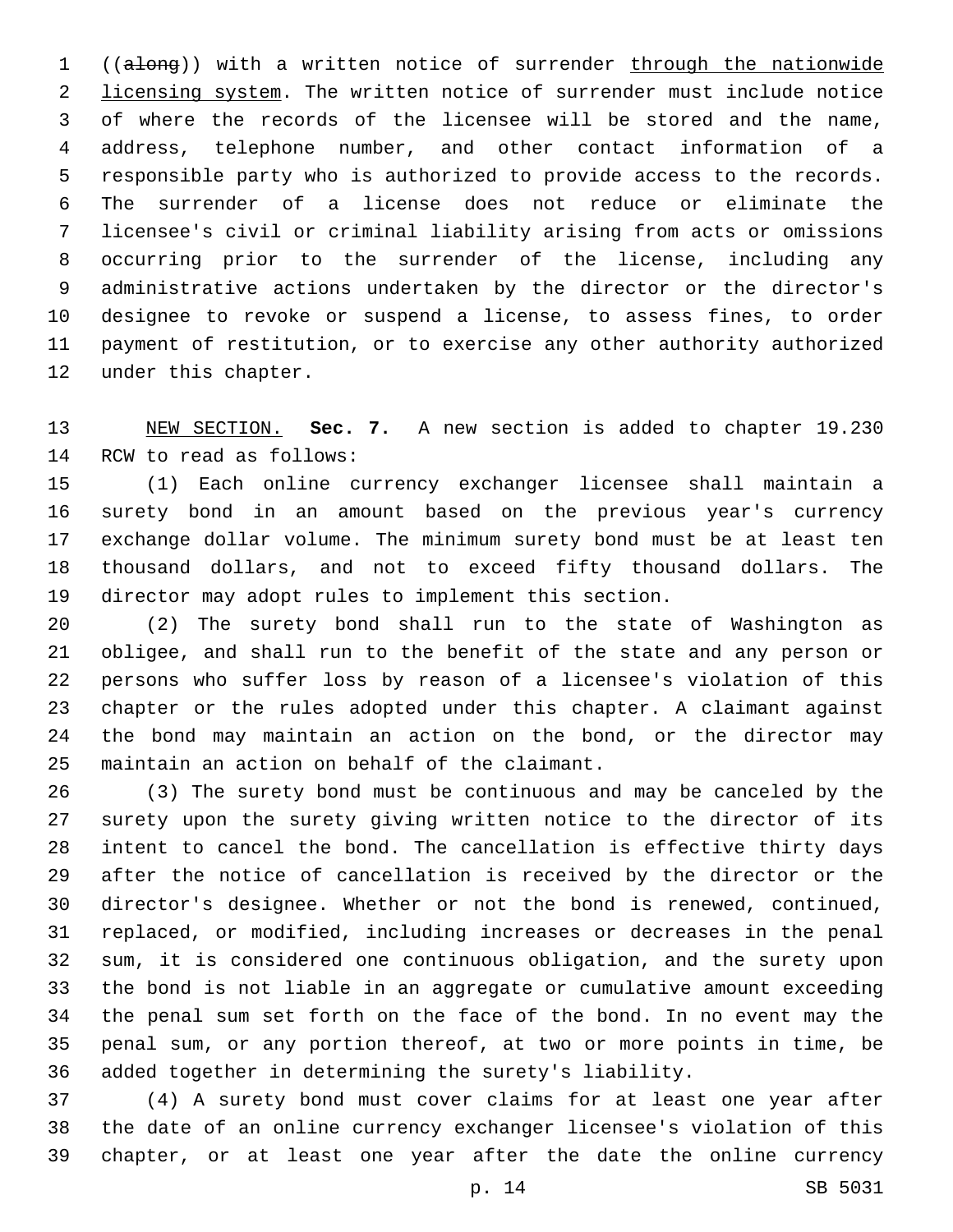exchanger licensee ceases to provide online currency exchange services in this state, whichever is longer. However, the director may permit the amount of the surety bond to be reduced or eliminated before the expiration of that time to the extent the amount of the licensee's obligations outstanding in this state are reduced.

 (5) In the event that an online currency exchanger licensee does not maintain a surety bond in the amount required under subsection (1) of this section, the director may issue a temporary cease and 9 desist order under RCW 19.230.260.

 (6) The director may increase the amount of the bond required up to a maximum of one million dollars based on the nature and volume of the business activities, the financial health of the company, and 13 other criteria specified by the director in rule.

 **Sec. 8.** RCW 19.230.100 and 2003 c 287 s 12 are each amended to 15 read as follows:

 (1) When an application for a currency exchange license is filed under this chapter, the director or the director's designee shall investigate the applicant's financial condition and responsibility, financial and business experience, competence, character, and general fitness. The director or the director's designee may conduct an on- site investigation of the applicant, the cost of which must be paid by the applicant as specified in RCW 19.230.320 or rules adopted under this chapter. The director shall issue a currency exchange license to an applicant under this chapter if the director or the director's designee finds that all of the following conditions have 26 been fulfilled:

(a) The applicant has complied with RCW 19.230.090;

 (b) The financial and business experience, competence, character, and general fitness of the applicant; and the competence, financial and business experience, character, and general fitness of the executive officers, proposed responsible individual, board directors, and persons in control of the applicant indicate that it is in the interest of the public to permit the applicant to engage in the 34 business of providing currency exchange; and

 (c) Neither the applicant, nor any executive officer, nor person who exercises control over the applicant, nor the proposed responsible individual are listed on the specially designated nationals and blocked persons list prepared by the United States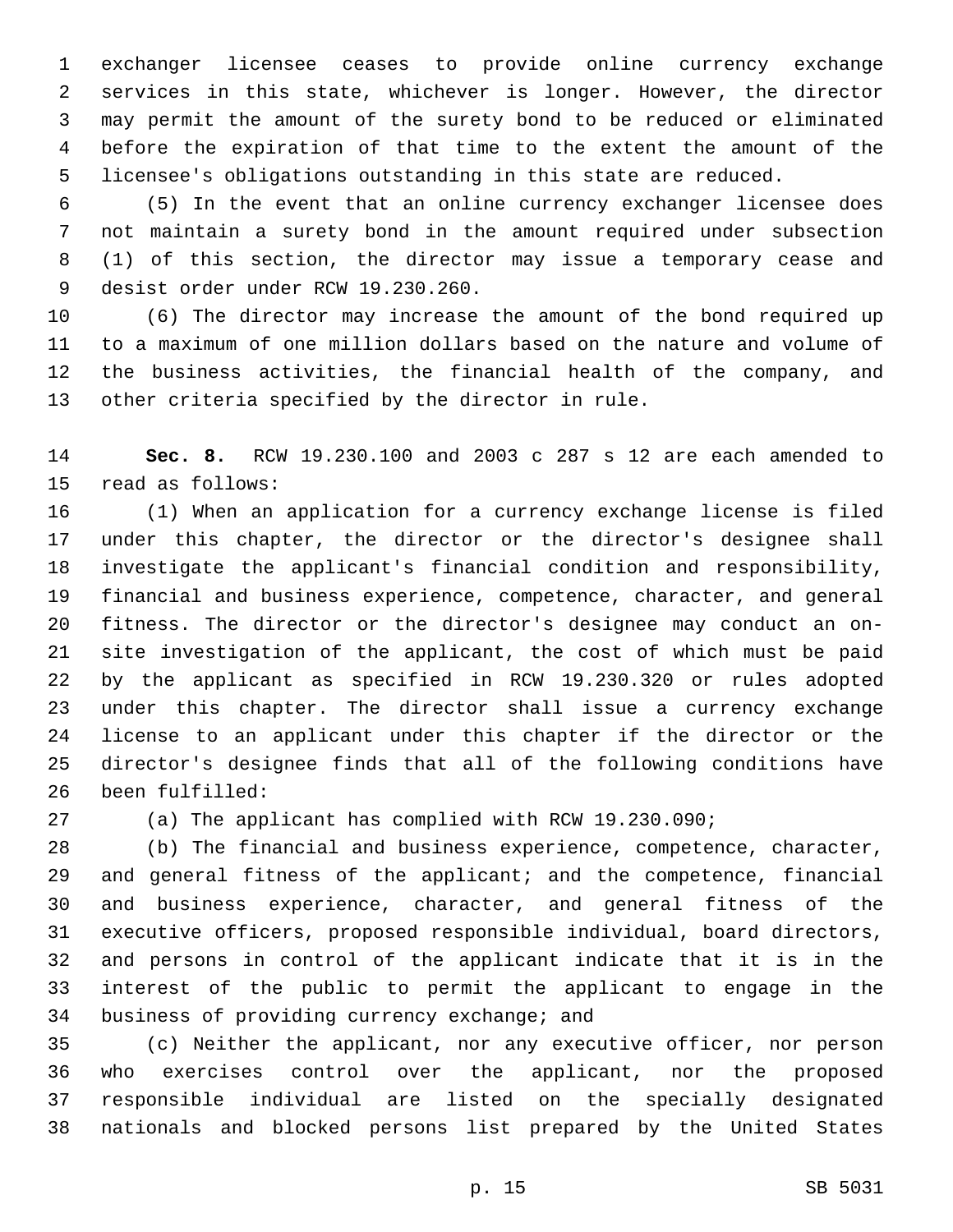department of treasury or department of state under Presidential 2 Executive Order No. 13224.

 (2) The director may for good cause extend the application review 4 period.

 (3) An applicant whose application is denied by the director under this chapter may appeal under chapter 34.05 RCW.

 (4) A currency exchange license issued under this chapter is valid from the date of issuance and remains in effect with no fixed date of expiration unless otherwise suspended or revoked by the director, or unless the license expires for nonpayment of the annual 11 ((Hicense)) assessment and any late fee, if applicable.

 (5) A currency exchange licensee may surrender a license by ((delivering the original license to)) providing the director 14 ((along)) with a written notice of surrender through the nationwide licensing system. The written notice of surrender must include notice of where the records of the licensee will be stored and the name, address, telephone number, and other contact information of a responsible party who is authorized to provide access to the records. The surrender of a license does not reduce or eliminate the licensee's civil or criminal liability arising from acts or omissions occurring prior to the surrender of the license, including any administrative actions undertaken by the director or the director's designee to revoke or suspend a license, to assess fines, to order payment of restitution, or to exercise any other authority authorized 25 under this chapter.

 **Sec. 9.** RCW 19.230.110 and 2013 c 106 s 4 are each amended to 27 read as follows:

 (1) A licensee shall pay an annual assessment as established in rule by the director no later than the annual assessment due date or, if the annual assessment due date is not a business day, on the next business day. A licensee shall pay an annual assessment based on the previous year's Washington dollar volume of: (a) Money transmissions; 33 (b) payment instruments; (c) currency exchanges; and (d) ((stored 34 value)) prepaid access sales. The total minimum assessment must be one thousand dollars per year, and the maximum assessment may not 36 exceed one hundred thousand dollars per year.

 (2) A licensee shall submit an accurate annual report with the annual assessment, in a form and in a medium prescribed by the director in rule. The annual report must state or contain: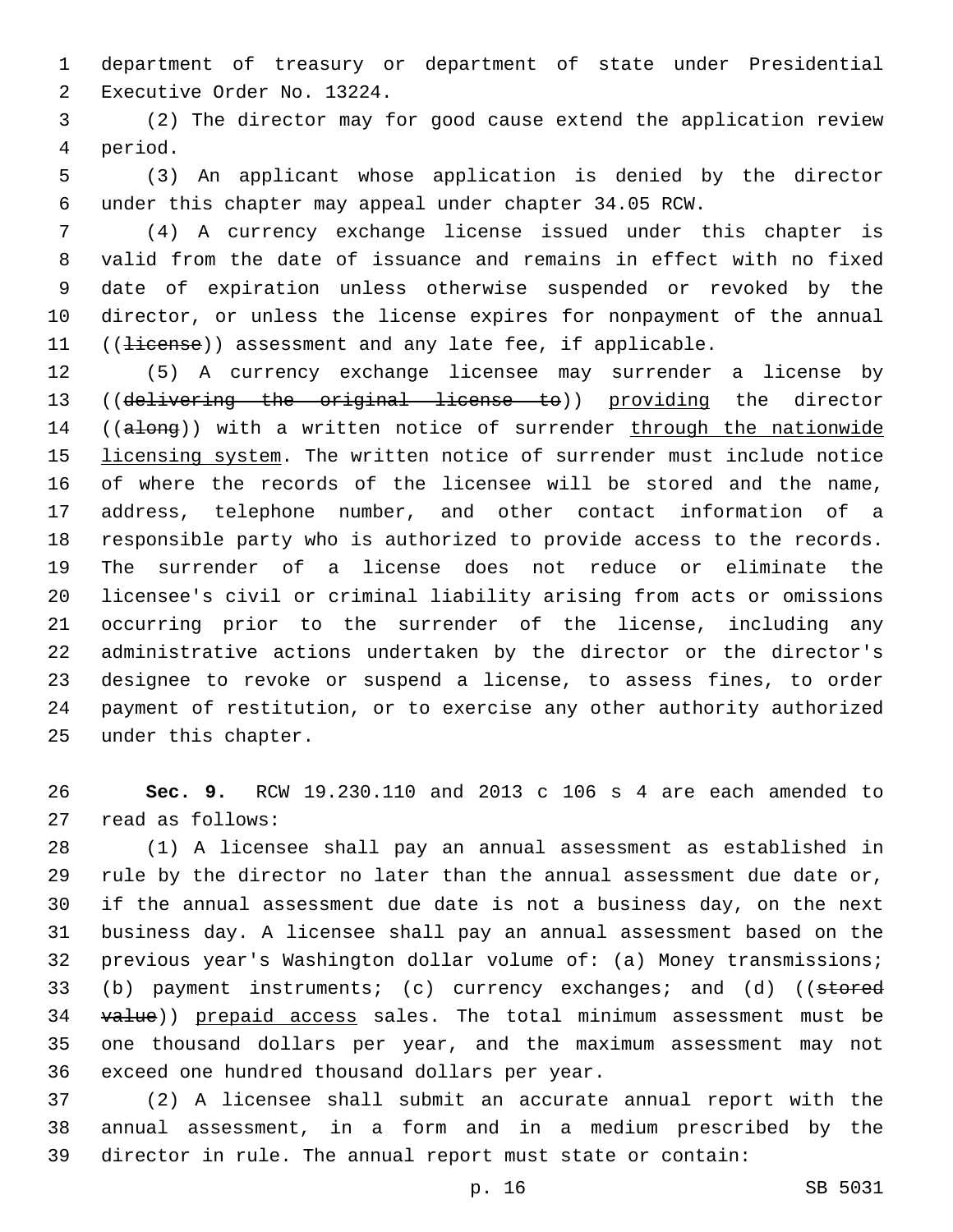(a) If the licensee is a money transmitter, a copy of the licensee's most recent audited annual financial statement or, if the licensee is a wholly owned subsidiary of another corporation, the most recent audited consolidated annual financial statement of the parent corporation or the licensee's most recent audited consolidated annual financial statement;6

 (b) A description of each material change, as defined in rule by the director, to information submitted by the licensee in its original license application which has not been previously reported 10 to the director on any required report;

 (c) If the licensee is a money transmitter, a list of the licensee's permissible investments and a certification that the licensee continues to maintain permissible investments according to the requirements set forth in RCW 19.230.200 and 19.230.210;

 (d) If the licensee is a money transmitter, proof that the 16 licensee continues to maintain an adequate ((security)) bond as 17 required by RCW 19.230.050; and

 (e) A list of the locations where the licensee or an authorized delegate of the licensee engages in or provides money services to 20 persons in Washington state.

 (3) If a licensee does not file an annual report or pay its annual assessment by the annual assessment due date, the director or the director's designee shall send the licensee a notice of suspension and assess the licensee a late fee not to exceed twenty- five percent of the annual assessment as established in rule by the director. The licensee's annual report and payment of both the annual assessment and the late fee must arrive in the department's offices by 5:00 p.m. on the thirtieth day after the assessment due date or any extension of time granted by the director, unless that date is not a business day, in which case the licensee's annual report and payment of both the annual assessment and the late fee must arrive in the department's offices by 5:00 p.m. on the next occurring business day. If the licensee's annual report and payment of both the annual assessment and late fee do not arrive by such date, the expiration of the licensee's license is effective at 5:00 p.m. on the thirtieth day after the assessment due date, unless that date is not a business day, in which case the expiration of the licensee's license is effective at 5:00 p.m. on the next occurring business day. The director, or the director's designee, may reinstate the license if, within twenty days after its effective date, the licensee:

p. 17 SB 5031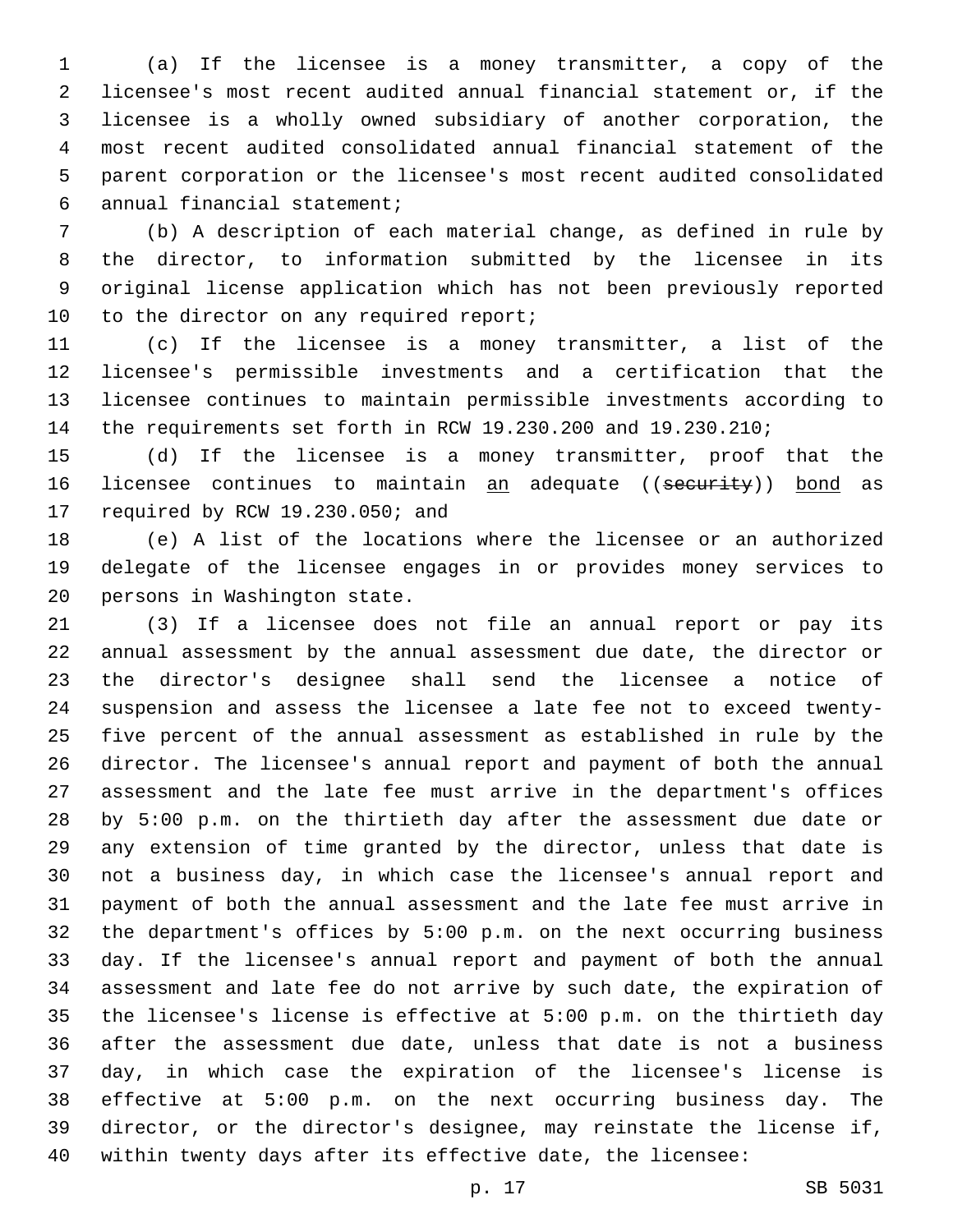(a) Files the annual report and pays both the annual assessment 2 and the late fee; and

 (b) Did not engage in or provide money services during the period 4 its license was expired.

 **Sec. 10.** RCW 19.230.130 and 2003 c 287 s 15 are each amended to read as follows:6

 (1) For the purpose of discovering violations of this chapter or rules adopted under this chapter, discovering unsafe and unsound practices, or securing information lawfully required under this chapter, the director may at any time, either personally or by designee, investigate or examine the business and, wherever located, the books, accounts, records, papers, documents, files, and other information used in the business of every licensee or its authorized delegates, and of every person who is engaged in the business of providing money services, whether the person acts or claims to act under or without the authority of this chapter. For these purposes, the director or designated representative shall have free access to the offices and places of business, books, accounts, papers, documents, other information, records, files, safes, and vaults of all such persons. The director or the director's designee may require the attendance of and examine under oath all persons whose testimony may be required about the business or the subject matter of any investigation, examination, or hearing and may require such person to produce books, accounts, papers, documents, records, files, and any other information the director or designated person declares is relevant to the inquiry. The director may require the production of original books, accounts, papers, documents, records, files, and other information; may require that such original books, accounts, papers, documents, records, files, and other information be copied; or may make copies himself or herself or by designee of such original books, accounts, papers, documents, records, files, or other information. The director or designated person may issue a directive, subpoena, or subpoena duces tecum requiring attendance or compelling production of the books, accounts, papers, documents, records, files, 35 or other information.

 (2) The licensee, applicant, or person subject to licensing under this chapter shall pay the cost of examinations and investigations as specified in RCW 19.230.320 or rules adopted under this chapter.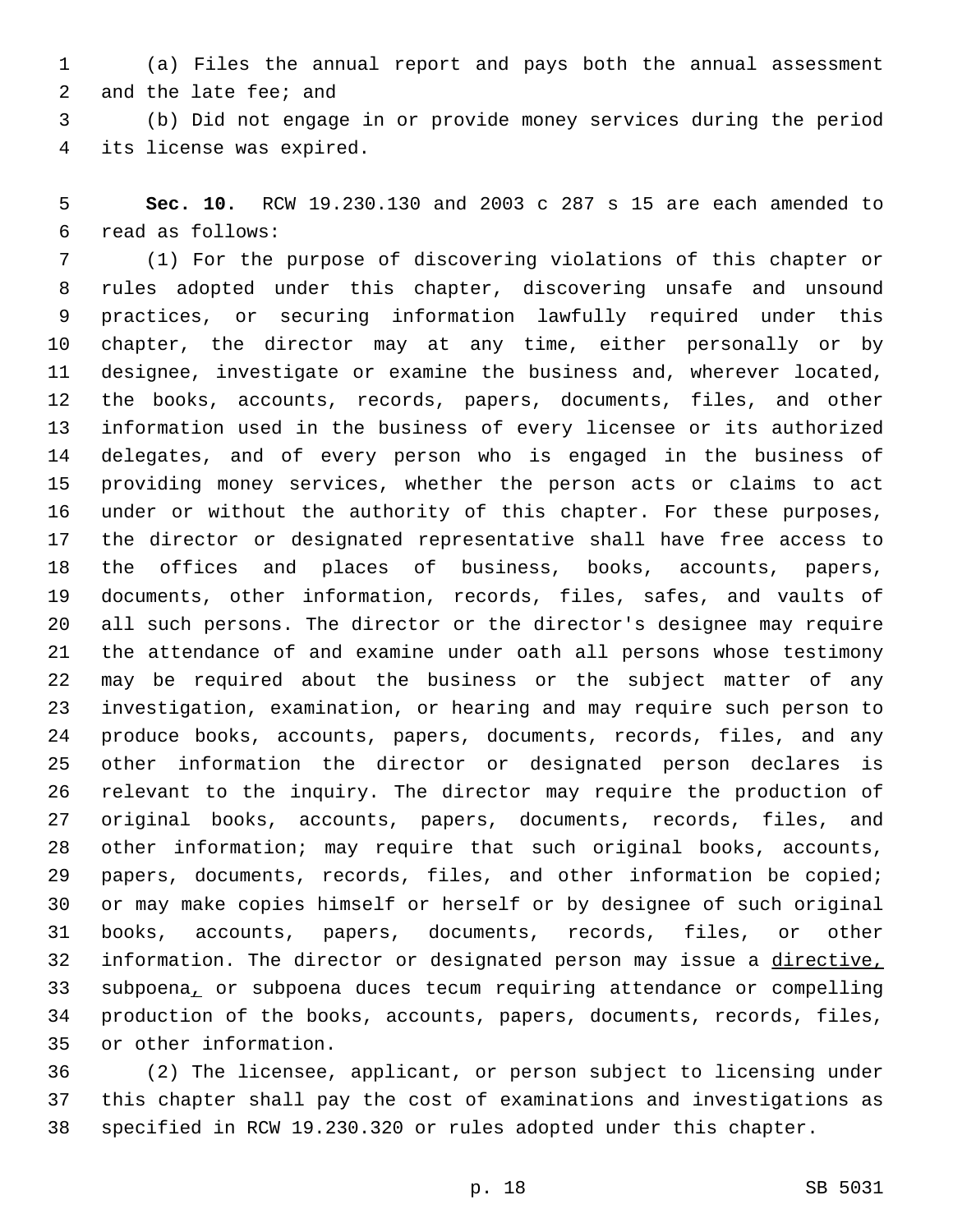(3) Information obtained during an examination or investigation under this chapter may be disclosed only as provided in RCW 19.230.190.3

 **Sec. 11.** RCW 19.230.140 and 2003 c 287 s 16 are each amended to 5 read as follows:

 (1) The director may: Conduct an on-site examination ((or investigation of)), participate in a joint or concurrent examination with other state or federal agencies, or investigate the books, accounts, records, papers, documents, files, and other information used in the business of every licensee or its authorized delegates in conjunction with representatives of other state agencies or agencies of another state or of the federal government. The director may accept an examination report or an investigation report of an agency of this state or of another state or of the federal government.

15 (2) A joint or concurrent examination or investigation, or an acceptance of an examination or investigation report, does not preclude the director from conducting an examination or investigation under this chapter. A joint report or a report accepted under this section is an official report of the director for all purposes.

 **Sec. 12.** RCW 19.230.150 and 2013 c 106 s 6 are each amended to 21 read as follows:

 (1) A licensee shall file with the director within thirty 23 ((business)) days any material changes in information provided in a licensee's application as prescribed in rule by the director. If this information indicates that the licensee is no longer in compliance with this chapter, the director may take any action authorized under this chapter to ensure that the licensee operates in compliance with 28 this chapter.

29 (2) A licensee shall ((file with the director within forty-five days after the end of each fiscal quarter a current list of all authorized delegates including the name, address, and email address, if available, of each authorized delegate providing money services to persons in Washington. The licensee shall also file with the director 34 within forty-five days after the end of each fiscal quarter a current list of all licensee locations providing money services to persons in Washington, including mobile locations, which includes the address, 37 and email address if available, of the licensee)) report all licensee branch locations and all authorized delegates to the nationwide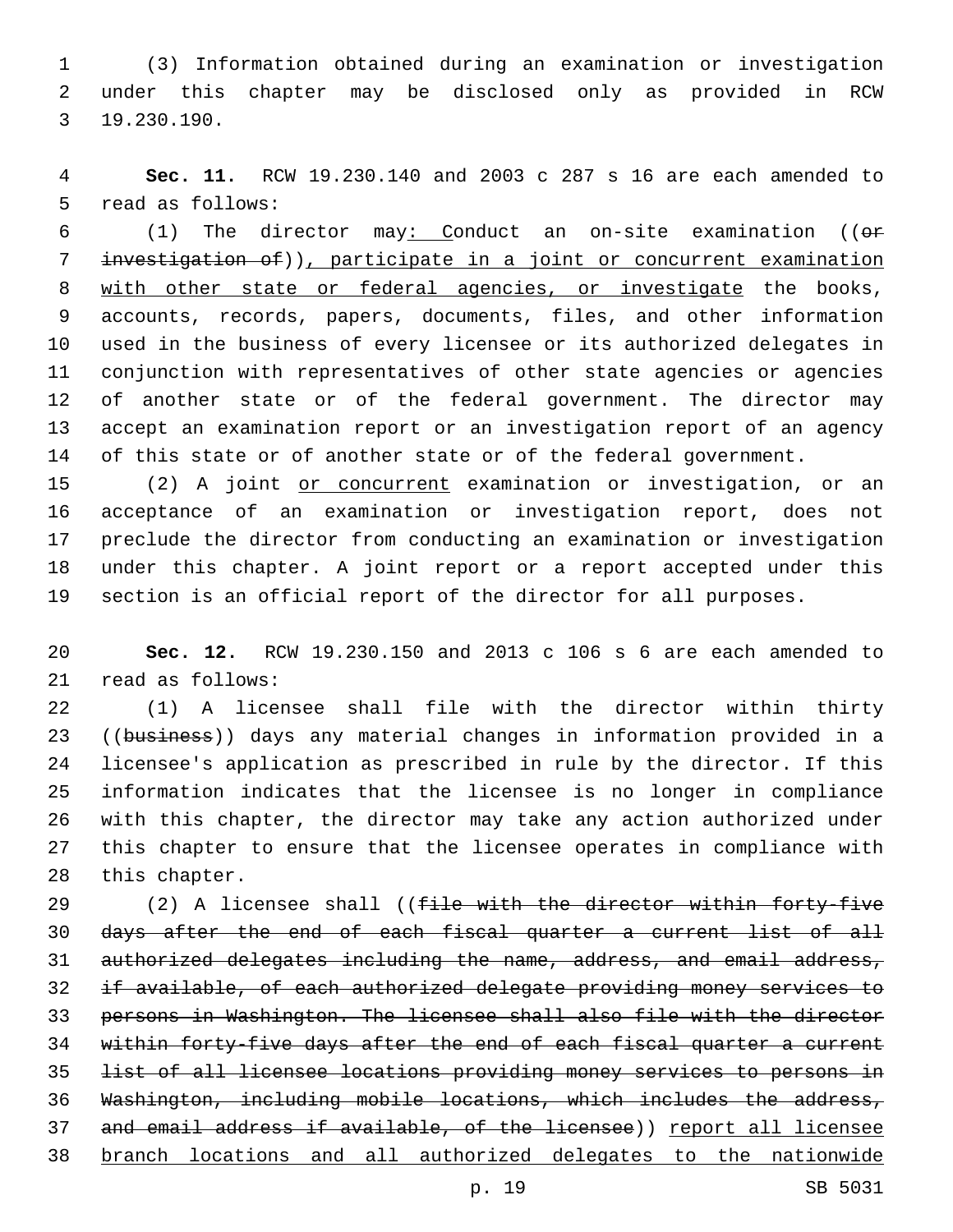licensing system within thirty days of the contractual agreement with the licensee to provide money services in Washington. Accurate records must be maintained within the licensing system as prescribed 4 in rule.

 (3) A licensee shall file a report with the director within one business day after the licensee has reason to know of the occurrence 7 of any of the following events:

 (a) The filing of a petition by or against the licensee, or any authorized delegate of the licensee, under the United States Bankruptcy Code (11 U.S.C. Sec. 101-110) for bankruptcy or 11 reorganization;

 (b) The filing of a petition by or against the licensee, or any authorized delegate of the licensee, for receivership, the commencement of any other judicial or administrative proceeding for its dissolution or reorganization, or the making of a general 16 assignment for the benefit of its creditors;

 (c) The commencement of a proceeding to revoke, suspend, restrict, or condition its license, or otherwise discipline or sanction the licensee, in a state or country in which the licensee 20 engages in business or is licensed;

 (d) The cancellation or other impairment of the licensee's bond 22 ((or other security));

 (e) A charge or conviction of the licensee or of an executive officer, responsible individual, board director of the licensee, or person in control of the licensee, for a felony; or

 (f) A charge or conviction of an authorized delegate for a 27 felony.

 **Sec. 13.** RCW 19.230.152 and 2014 c 36 s 4 are each amended to read as follows:29

30 Each licensee ((<del>on a nationwide licensing system</del>)) shall submit 31 reports of condition through a nationwide licensing system which must be in the form and must contain the information as the director may 33 require.

 **Sec. 14.** RCW 19.230.180 and 2010 c 73 s 8 are each amended to read as follows:35

 Every licensee and its authorized delegates shall file all reports required by federal currency reporting, recordkeeping, and suspicious transaction reporting requirements with the appropriate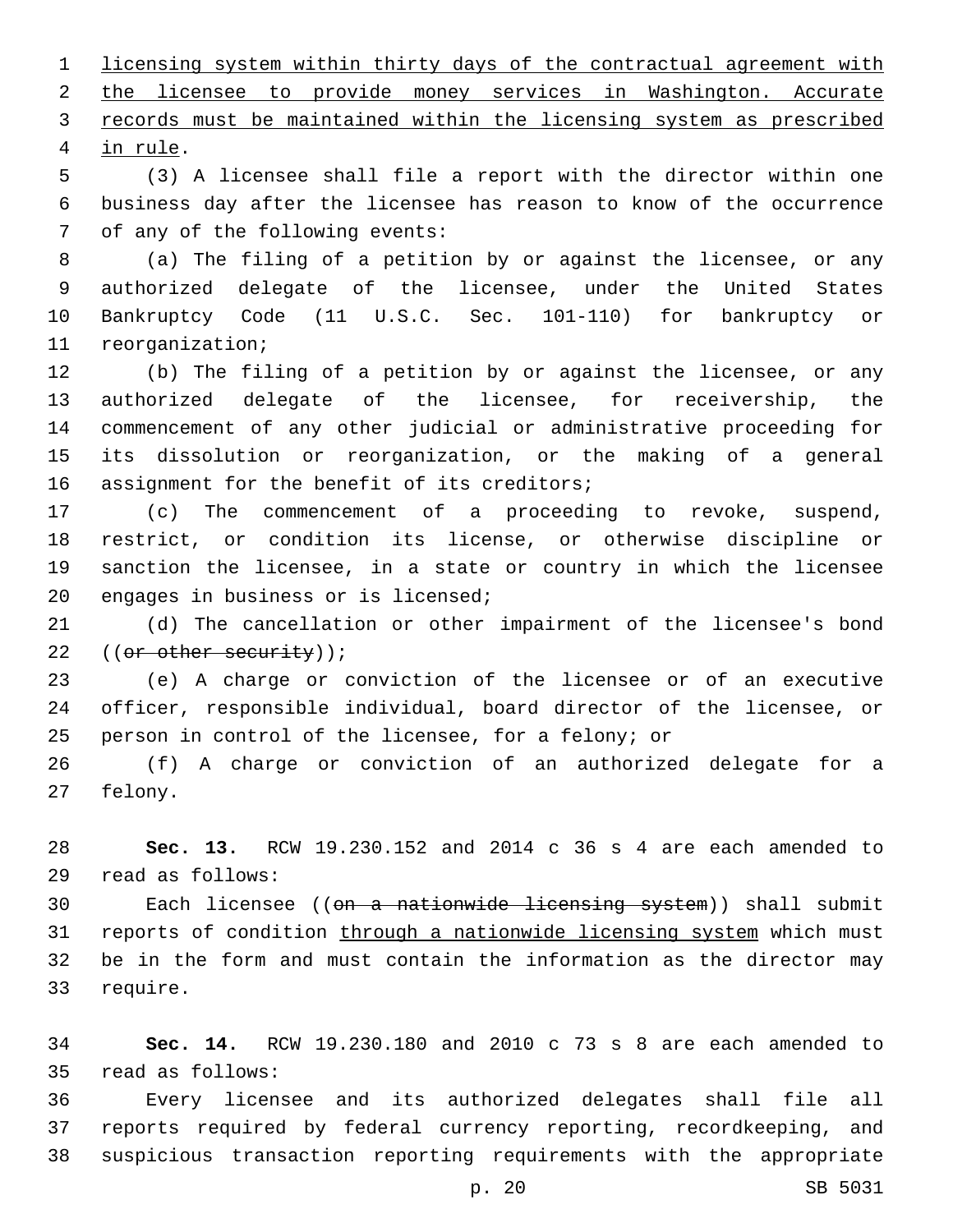1 federal agency as set forth in 31 U.S.C. Sec. 5311, 31 C.F.R. ((See. 103 (2000))) Part 1022, and other federal and state laws pertaining to money laundering. Every licensee and its authorized delegates shall maintain copies of these reports in its records in compliance 5 with RCW 19.230.170.

 **Sec. 15.** RCW 19.230.200 and 2013 c 106 s 7 are each amended to 7 read as follows:

8 (1)(a) A money transmitter licensee ((shall)) must maintain, at all times, permissible investments that have a market value computed in accordance with generally accepted accounting principles of not 11 less than the amount of the licensee's average ((outstanding money)) 12 daily transmission liability. Average daily transmission liability means the sum of the daily amounts of a licensee's outstanding money transmissions, as computed each day of the month divided by the number of days in the month.

16 (b) ((For the purposes of this section, average outstanding money transmission liability means the sum of the daily amounts of a licensee's outstanding money transmissions, as computed each day of the month divided by the number of days in the month)) A licensee transmitting virtual currencies must hold like-kind virtual currencies of the same volume as that held by the licensee but which is obligated to consumers in lieu of the permissible investments required in (a) of this subsection.

24 (c) A licensee transmitting both money and virtual currency must maintain applicable levels and types of permissible investments as 26 described in (a) and (b) of this subsection.

 (2) The director, with respect to any money transmitter licensee, may limit the extent to which a type of investment within a class of permissible investments may be considered a permissible investment, except for money, time deposits, savings deposits, demand deposits, and certificates of deposit issued by a federally insured financial institution. The director may prescribe in rule, or by order allow, other types of investments that the director determines to have a safety substantially equivalent to other permissible investments.

 **Sec. 16.** RCW 19.230.210 and 2010 c 73 s 10 are each amended to read as follows:36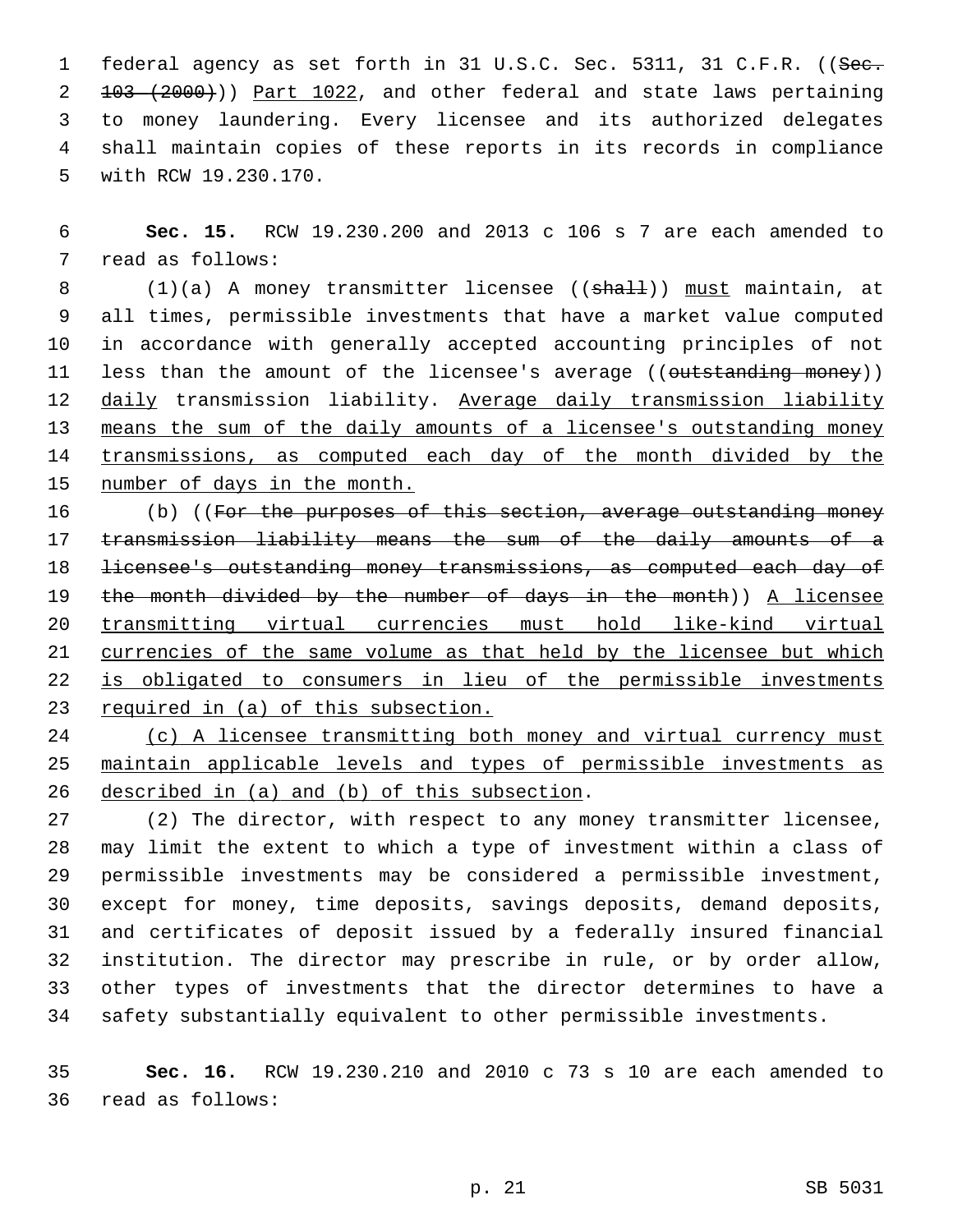(1) Except to the extent otherwise limited by the director under RCW 19.230.200, the following investments are permissible for a money 3 transmitter licensee under RCW 19.230.200:

4 (a) Cash(( $\frac{1}{t + \text{time}}$ ) on hand. Time deposits, savings deposits, demand deposits, ((a)) certificates of deposit, or senior debt obligations of an insured depositary institution as defined in section 3 of the federal Deposit Insurance Act (12 U.S.C. Sec. 1813) or as defined under the federal Credit Union Act (12 U.S.C. Sec. 9 1781);

 (b) Banker's acceptance or bill of exchange that is eligible for purchase upon endorsement by a member bank of the federal reserve 12 system and is eligible for purchase by a federal reserve bank;

 (c) An investment bearing a rating of one of the three highest grades as defined by a nationally recognized organization that rates 15 securities;

 (d) An investment security that is an obligation of the United 17 States or a department, agency, or instrumentality thereof; an investment in an obligation that is guaranteed fully as to principal and interest by the United States; or an investment in an obligation of a state or a governmental subdivision, agency, or instrumentality 21 thereof;

 (e) Receivables that are payable to a licensee from its authorized delegates, in the ordinary course of business, pursuant to contracts which are not past due or doubtful of collection, if the aggregate amount of receivables under this subsection (1)(e) does not exceed thirty percent of the total permissible investments of a licensee and the licensee does not hold, at one time, receivables under this subsection (1)(e) in any one person aggregating more than ten percent of the licensee's total permissible investments; and

 (f) A share or a certificate issued by an open-end management investment company that is registered with the United States securities and exchange commission under the Investment Companies Act of 1940 (15 U.S.C. Sec. 80(a)(1) through (64), and whose portfolio is restricted by the management company's investment policy to investments specified in (a) through (d) of this subsection.

 (2) The following investments are permissible under RCW 19.230.200, but only to the extent specified as follows:

 (a) An interest-bearing bill, note, bond, or debenture of a person whose equity shares are traded on a national securities exchange or on a national over-the-counter market, if the aggregate

p. 22 SB 5031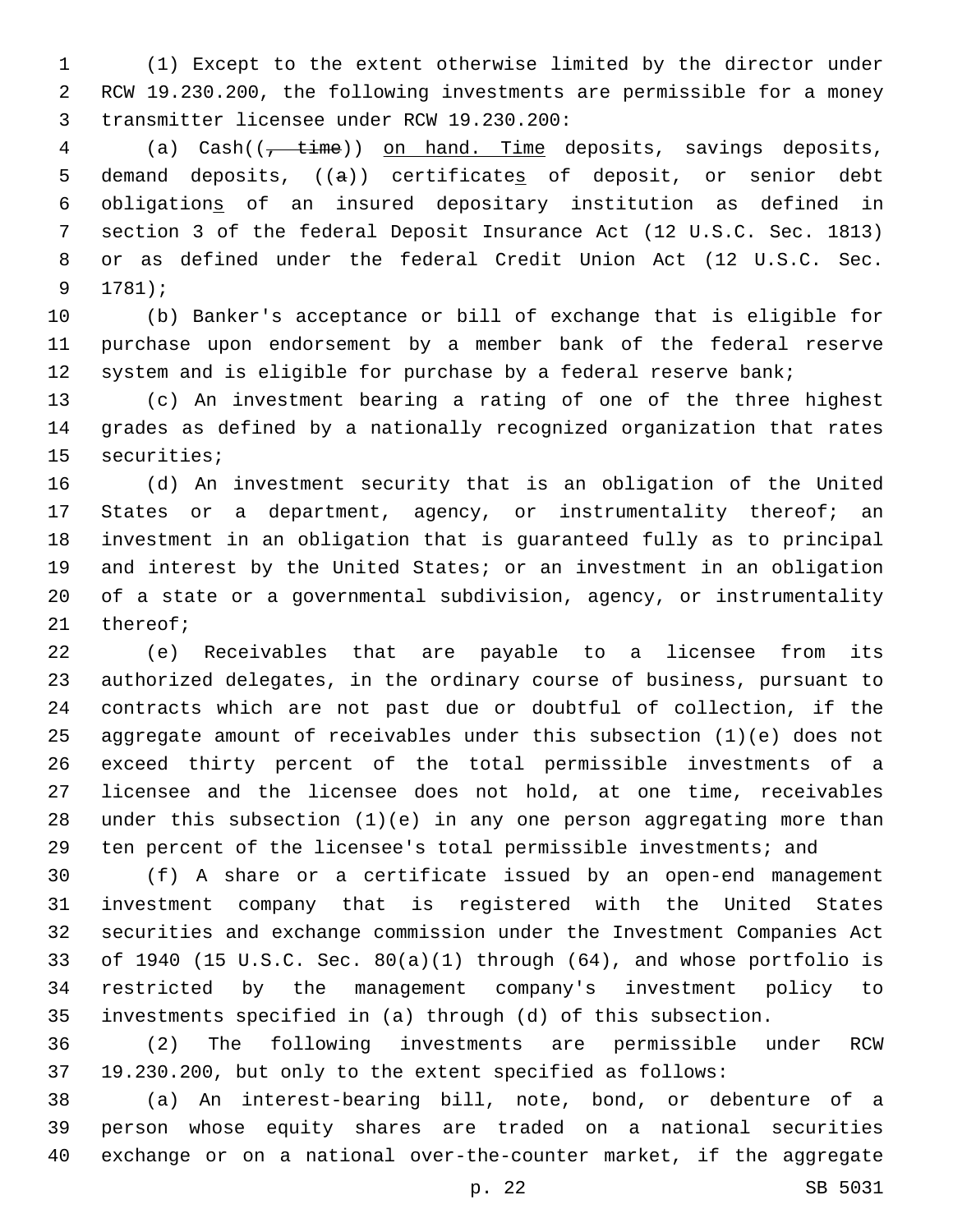of investments under this subsection (2)(a) does not exceed twenty percent of the total permissible investments of a licensee and the licensee does not, at one time, hold investments under this subsection (2)(a) in any one person aggregating more than ten percent 5 of the licensee's total permissible investments;

 (b) A share of a person traded on a national securities exchange or a national over-the-counter market or a share or a certificate issued by an open-end management investment company that is registered with the United States securities and exchange commission under the Investment Companies Act of 1940 (15 U.S.C. Sec. 80(a)(1) through (64), and whose portfolio is restricted by the management company's investment policy to shares of a person traded on a national securities exchange or a national over-the-counter market, if the aggregate of investments under this subsection (2)(b) does not exceed twenty percent of the total permissible investments of a licensee and the licensee does not, at one time, hold investments under this subsection (2)(b) in any one person aggregating more than ten percent of the licensee's total permissible investments;

 (c) A demand-borrowing agreement made to a corporation or a subsidiary of a corporation whose securities are traded on a national securities exchange, if the aggregate of the amount of principal and interest outstanding under demand-borrowing agreements under this subsection (2)(c) does not exceed twenty percent of the total permissible investments of a licensee and the licensee does not, at one time, hold principal and interest outstanding under demand- borrowing agreements under this subsection (2)(c) with any one person aggregating more than ten percent of the licensee's total permissible 28 investments; and

 (d) Any other investment the director designates, to the extent 30 specified in rule by the director.

 (3) The aggregate of investments under subsection (2) of this section may not exceed fifty percent of the total permissible 33 investments of a licensee.

 (4) A licensee may not use any portion of a restricted asset as a permissible investment. Restricted assets include, but are not limited to, surety bonds or any other assets pledged to other persons or entities. The director may establish by rule other restricted 38 assets.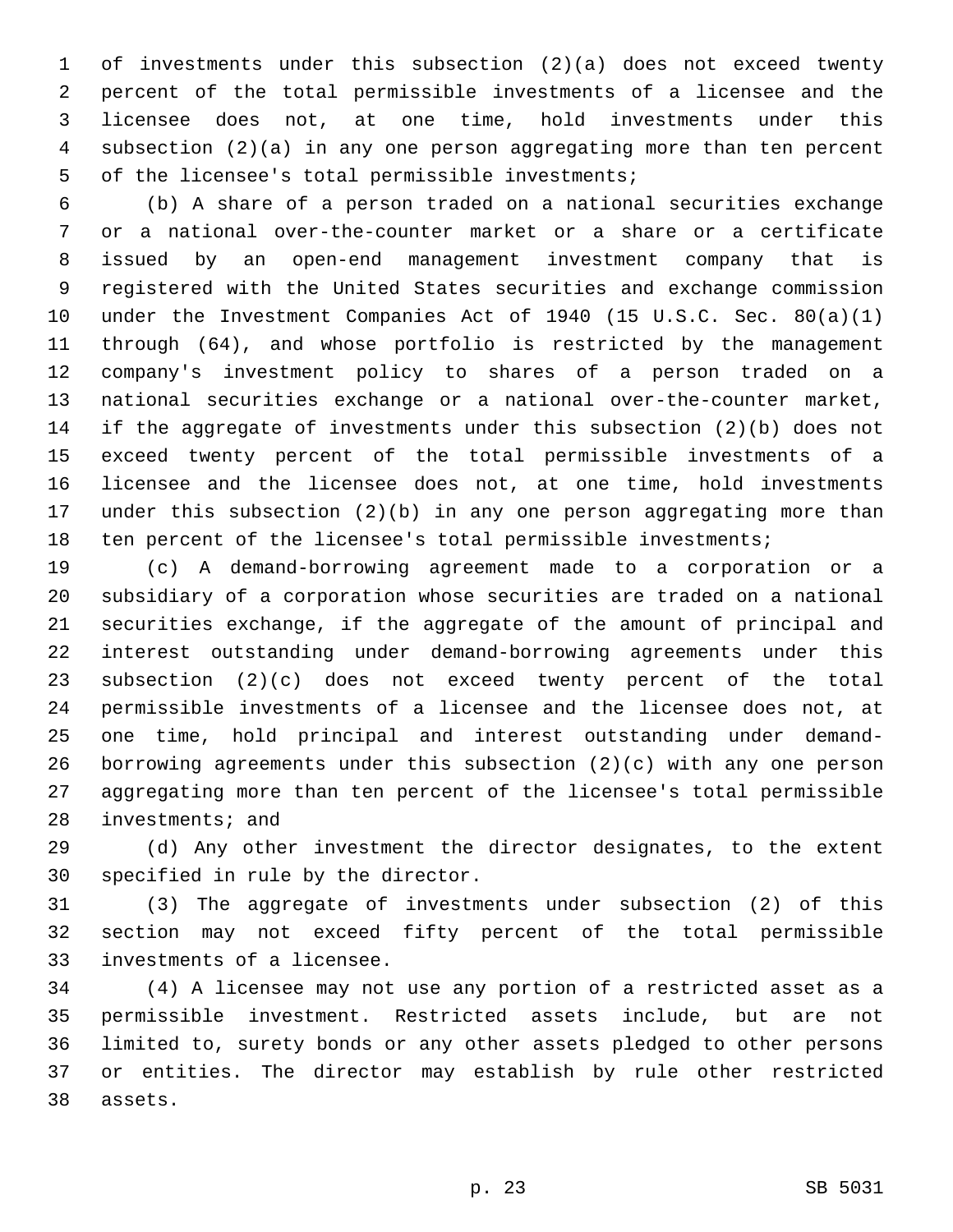**Sec. 17.** RCW 19.230.250 and 2003 c 287 s 27 are each amended to 2 read as follows:

 (1) If the director has reason to believe that a person has violated or is violating RCW 19.230.030 or 19.230.080, the director or the director's designee may conduct an examination or investigation as authorized under RCW 19.230.130.6

 (2) If as a result of such investigation or examination, the director finds that a person has violated RCW 19.230.030 or 19.230.080, the director may issue a temporary cease and desist order 10 as authorized under RCW 19.230.260.

 (3) If as a result of such an investigation or examination, the director finds that a person has violated RCW 19.230.030 or 19.230.080, the director may issue an order to prohibit the person from continuing to engage in providing money services, to compel the person to pay restitution to damaged parties, to impose civil money 16 penalties on the person, which may include the costs and expenses to 17 investigate and prosecute violations of this chapter, and to prohibit from participation in the affairs of any licensee or authorized delegate, or both, any executive officer, person in control, or 20 employee of the person.

 (4) The director may petition the superior court for the issuance of a temporary restraining order under the rules of civil procedure.

 **Sec. 18.** RCW 19.230.290 and 2003 c 287 s 31 are each amended to read as follows:24

 The director may assess a civil penalty against a licensee, responsible individual, authorized delegate, or other person that violates this chapter or a rule adopted or an order issued under this chapter in an amount not to exceed one hundred dollars per violation per day for each day the violation is outstanding, plus this state's costs and expenses for the investigation and prosecution of the 31 matter, including reasonable attorneys' fees.

 **Sec. 19.** RCW 19.230.320 and 2010 c 73 s 11 are each amended to 33 read as follows:

 (1) The director shall establish fees by rule sufficient to cover the costs of administering this chapter. The director may establish different fees for each type of license authorized under this 37 chapter. These fees may include: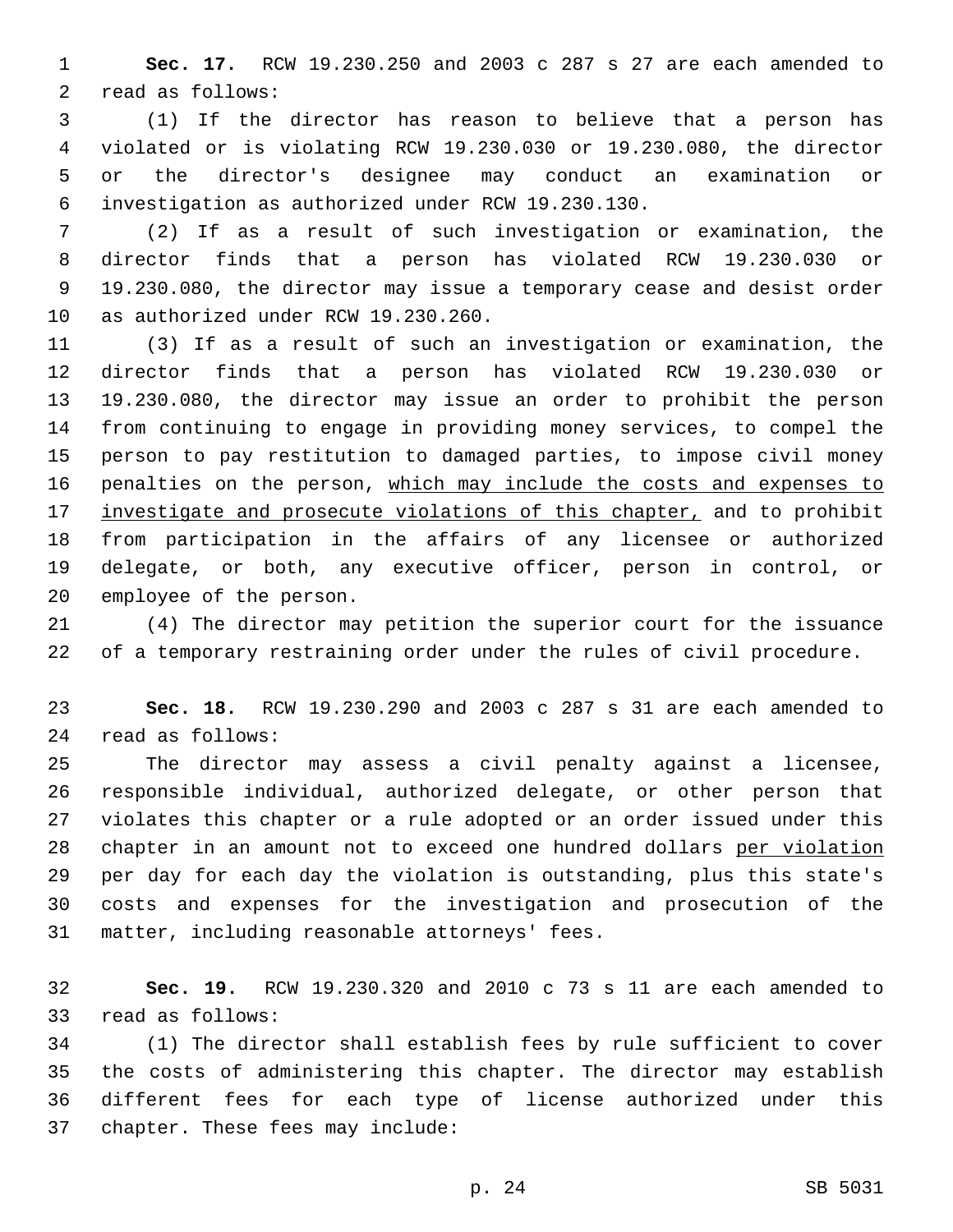(a) An annual assessment specified in rule by the director paid 2 by each licensee on or before the annual assessment due date;

 (b) A late fee for late payment of the annual assessment as 4 specified in rule by the director;

 (c) An hourly investigation fee to cover the costs of any investigation of the books and records of a licensee or other person 7 subject to this chapter;

 (d) A nonrefundable application fee to cover the costs of processing license applications made to the director under this 10 chapter;

 (e) An initial license fee to cover the period from the date of licensure to the end of the calendar year in which the license is 13 initially granted; and

 (f) A transaction fee or set of transaction fees to cover the administrative costs associated with processing changes in control, changes of address, and other administrative changes as specified in 17 rule by the director.

 (2) The director shall ensure that when an examination or investigation, or any part of the examination or investigation, of any licensee applicant or person subject to licensing under this chapter, requires travel and services outside this state by the director or designee, the licensee applicant or person subject to licensing under this chapter that is the subject of the examination or investigation shall pay the actual travel expenses incurred by the director or designee conducting the examination or investigation.

 (3) All moneys, fees, and penalties collected under this chapter shall be deposited into the financial services regulation account.

 (4) The director or designee may waive all or a portion of the fees and assessments under this chapter.

 NEW SECTION. **Sec. 20.** A new section is added to chapter 19.230 31 RCW to read as follows:

 (1) Virtual currency licensees must provide to any person seeking to use the licensee's products or services the disclosures required 34 by subsection (2) of this section.

 (2) As applicable, virtual currency licensees must make the 36 following disclosures:

 (a) A schedule of all fees and charges the licensee may assess on a transaction, how the fees and charges will be calculated if not set in advance and disclosed, and the timing of the fees and charges.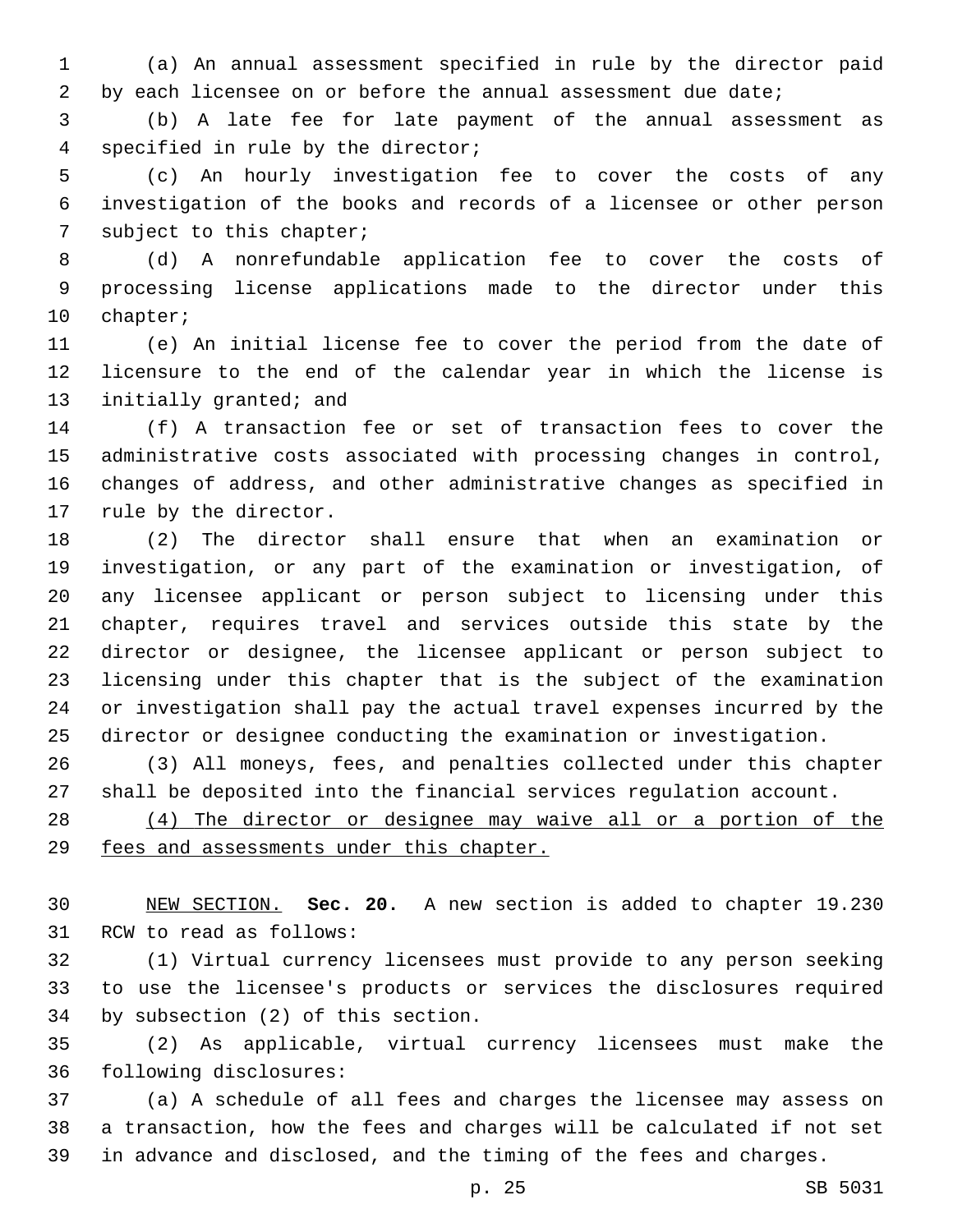(b) Whether the product or service provided is insured or guaranteed by an agency of the United States, such as the federal deposit insurance corporation or the securities investor protection corporation or by private insurance against theft or loss, including 5 cybertheft or theft by other means.

 (c) A notice that the transfer of virtual currency or digital units is irrevocable and any exception to the irrevocability of 8 transfer.

 (d) A notice describing the licensee's liability for unauthorized, mistaken, or accidental transfers and, describing the user's responsibility for providing notice of such mistake to the licensee and of general error-resolution rights applicable to any 13 transaction.

 (3) Licensees must provide any additional disclosures the 15 director may require as set forth in rule.

 (4) Disclosures required by this section must be made separately from any other information provided by the licensee and in a clear 18 and conspicuous manner.

 **Sec. 21.** RCW 19.230.330 and 2014 c 206 s 1 are each amended to read as follows:20

 (1)(a) Every money transmitter licensee and its authorized delegates shall transmit the monetary equivalent of all money or equivalent value received from a customer for transmission, net of any fees, or issue instructions committing the money or its monetary equivalent, to the person designated by the customer within ten business days after receiving the money or equivalent value, unless otherwise ordered by the customer or when the transmission is for the payment of goods or services or unless the licensee or its authorized delegate has reason to believe that a crime has occurred, is occurring, or may occur as a result of transmitting the money. For purposes of this subsection, money is considered to have been transmitted when it is available to the person designated by the customer and a reasonable effort has been made to inform this designated person that the money is available, whether or not the designated person has taken possession of the money. As used in this subsection, "monetary equivalent," when used in connection with a money transmission in which the customer provides the licensee or its authorized delegate with the money of one government, and the designated recipient is to receive the money of another government,

p. 26 SB 5031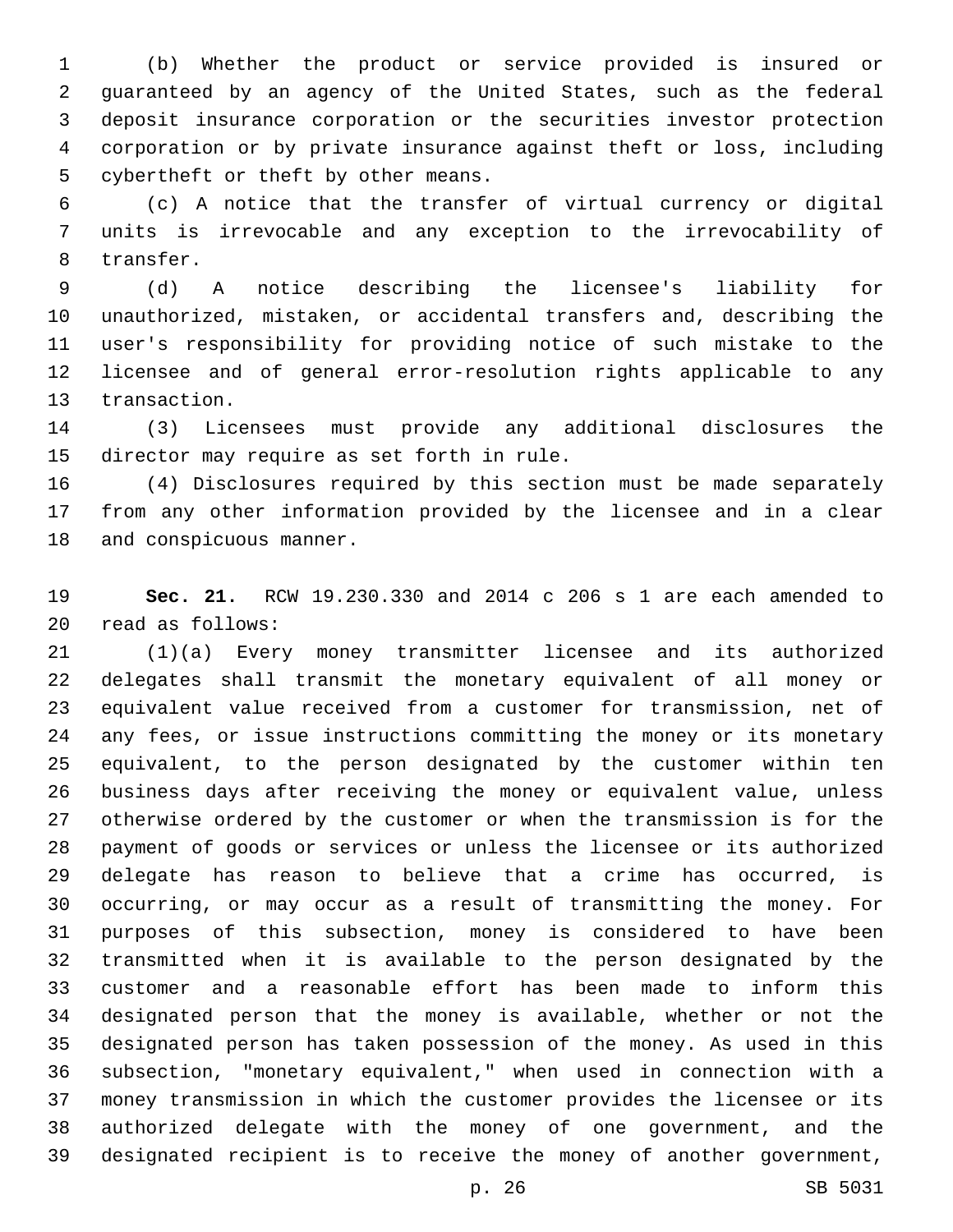means the amount of money, in the currency of the government that the designated recipient is to receive, as converted at the retail exchange rate offered by the licensee or its authorized delegate to 4 the customer in connection with the transaction.

 (b) A money transmitter licensee that accepts money or its equivalent from consumers purchasing goods or services from third- party merchants and transmits the money or its equivalent to those merchants selling the goods or services to the consumer must:

 (i) Transmit the money or its equivalent to the merchant within the time frame agreed upon in the merchant's agreement with the money 11 transmitter licensee; and

 (ii) Conspicuously disclose to the merchant in the agreement the money transmitter licensee's authority to place a hold or delay in transmittal of consumer money or its equivalent for more than ten business days and the general circumstances under which the merchant 16 may be subject to a hold or delay.

 (2)(a) Every money transmitter licensee and its authorized delegates shall provide a receipt to the customer that clearly states the amount of money presented for transmission and the total of any fees charged by the licensee. If the rate of exchange for a money transmission to be paid in the currency of another country is fixed by the licensee for that transaction at the time the money transmission is initiated, then the receipt provided to the customer shall disclose the rate of exchange for that transaction, and the duration, if any, for the payment to be made at the fixed rate of exchange so specified. If the rate of exchange for a money transmission to be paid in the currency of another country is not fixed at the time the money transmission is sent, the receipt provided to the customer shall disclose that the rate of exchange for that transaction will be set at the time the recipient of the money transmission picks up the funds in the foreign country. The receipt shall also contain the licensee name, address, and phone number. As used in this section, "fees" does not include revenue that a licensee or its authorized delegate generates, in connection with a money transmission, in the conversion of the money of one government into 36 the money of another government.

 (b) Licensees acting as payment processors not excluded from this chapter do not have to comply with (a) of this subsection if they have no control over receipts issued by merchants or other parties having interactions with the consumer.